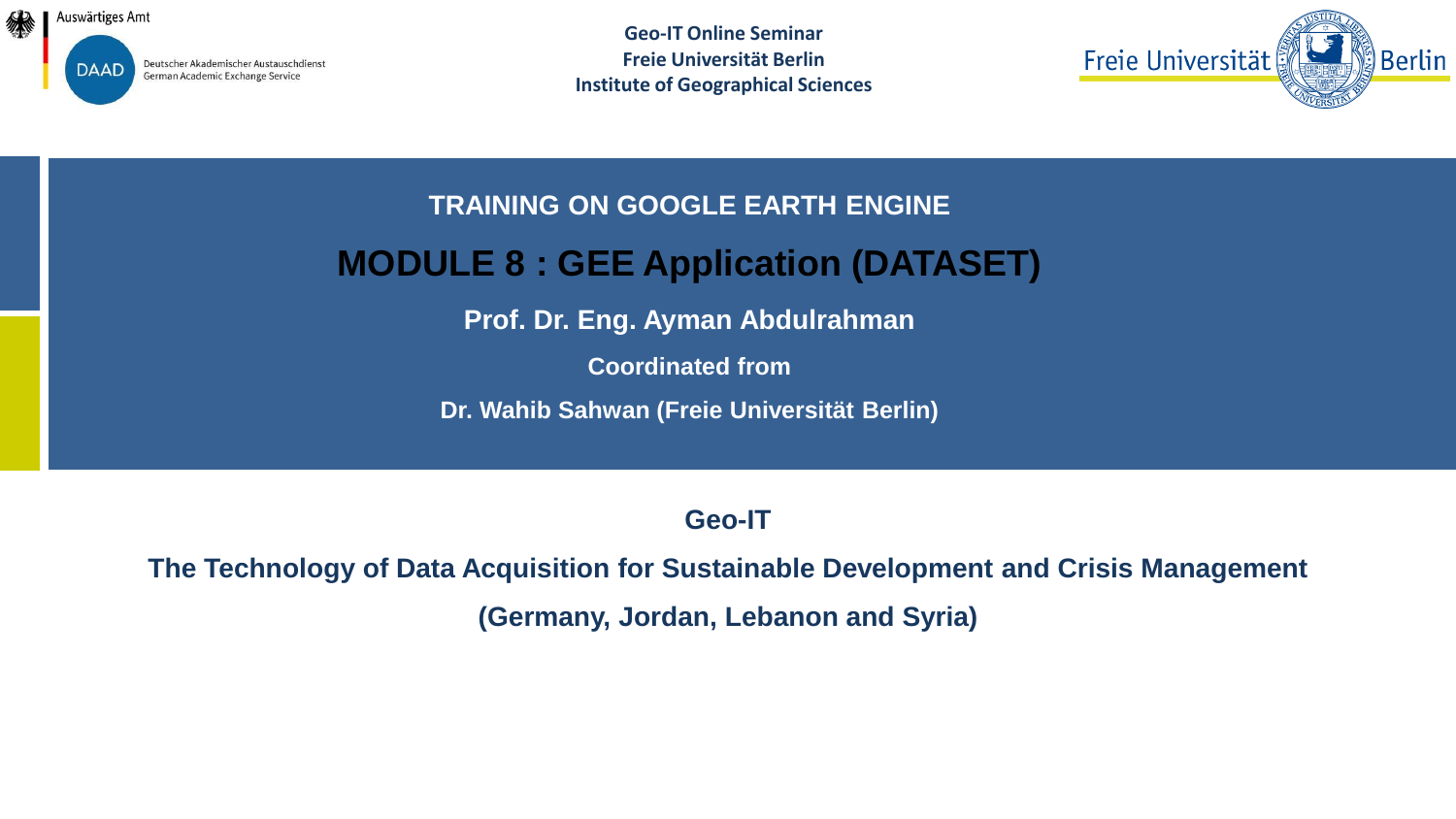



# **MODULE 8 : GEE Application (DATASET)**

- **● GEE Precipitation Dataset**
- **● GEE Global Surface Water (GSW)**
- **● GEE Land Use and Land Cover (LULC)**
- **● GEE Evapotranspiration dataset (EVT)**
- **● GEE Global Forest Watch (Hansen)**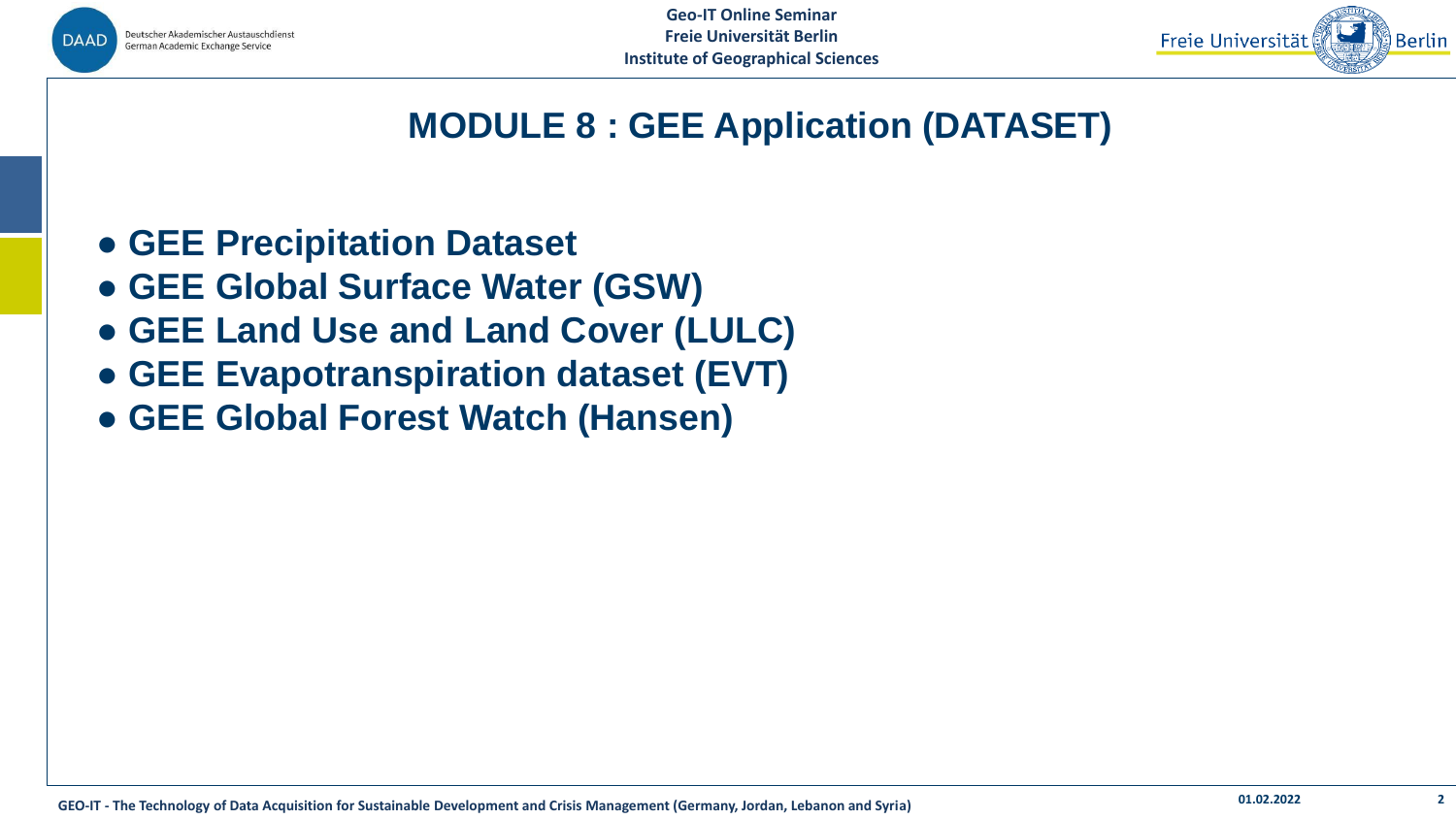

**Geo-IT Online Seminar Freie Universität Berlin Institute of Geographical Sciences**



# **GEE Precipitation Dataset**

**ERA5-Land Hourly - ECMWF Climate Reanalysis (1981-present)**

**ERA5 Daily Aggregates - Latest Climate Reanalysis Produced by ECMWF / Copernicus Climate Change Service**

**ERA5 Monthly Aggregates - Latest Climate Reanalysis Produced by ECMWF / Copernicus Climate Change Service**

**GPM: Global Precipitation Measurement (GPM) v6 [30 min] (2000-2014)**

**GPM: Monthly Global Precipitation Measurement (GPM) v6**

**GSMaP Operational: Global Satellite Mapping of Precipitation(2014-present)**

**GSMaP Reanalysis: Global Satellite Mapping of Precipitation (2000-2014)**

**PERSIANN-CDR: Precipitation Estimation From Remotely Sensed Information Using Artificial Neural Networks-Climate Data Record**

**TRMM 3B42: 3-Hourly Precipitation Estimates**

**TRMM 3B43: Monthly Precipitation Estimates**

**CHIRPS Daily: Climate Hazards Group InfraRed Precipitation With Station Data**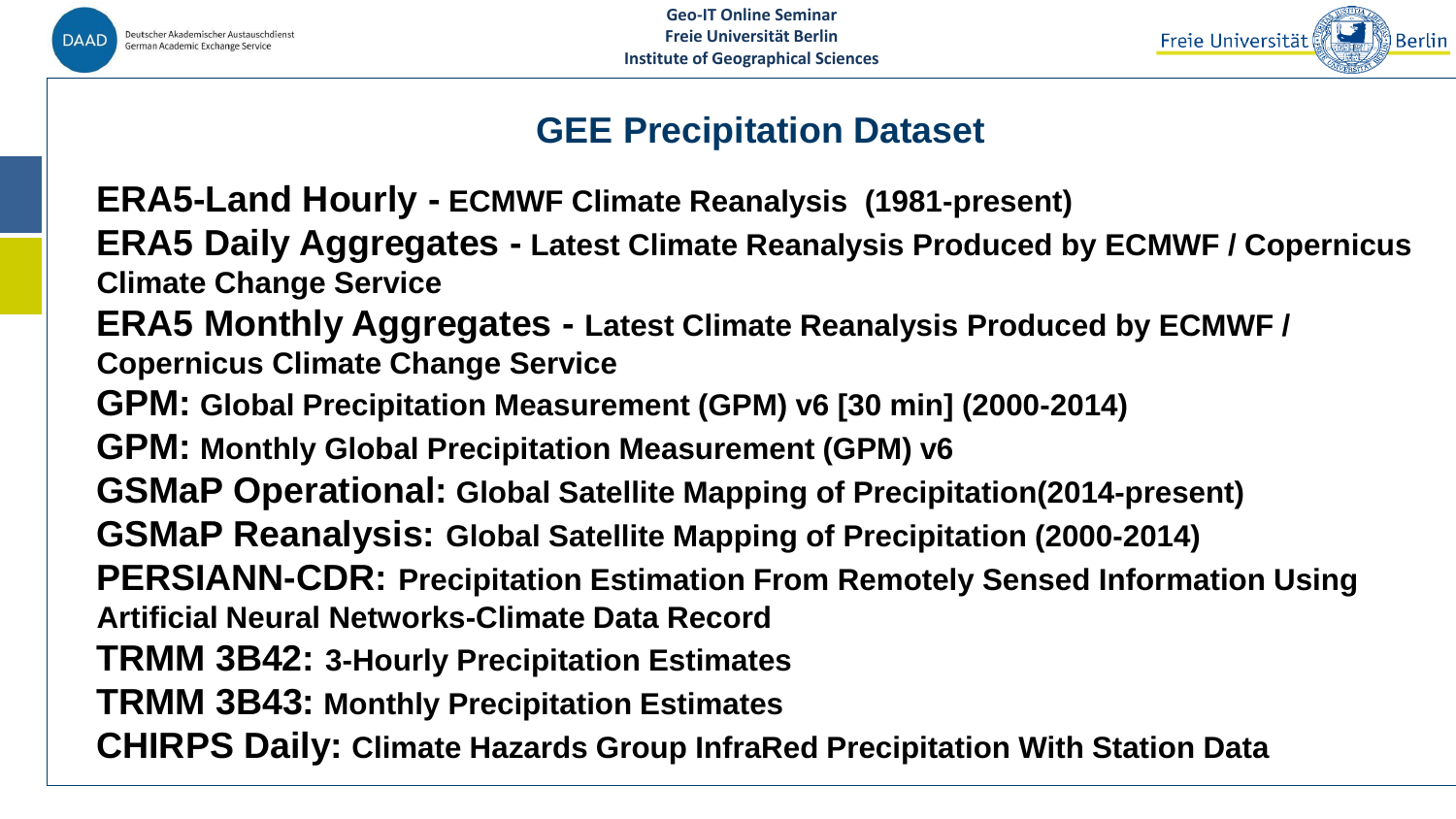



#### **ERA5-Land Hourly - ECMWF Climate Reanalysis**

The data presented here is a subset of the full ERA5-Land dataset post-processed by ECMWF. Monthly-mean averages have been pre-calculated to facilitate many applications requiring easy and fast access to the data, when sub-monthly fields are not required. Please note that the convention for accumulations used in ERA5-Land differs with that for ERA5. The accumulations are treated the same as those in ERA-Interim or ERA-Interim/Land, i.e., they are accumulated from the beginning of the forecast to the end of the forecast step. This happens within every day and gets reset on midnight. The Earth Engine Data team added 19 additional bands, one for each of the accumulation bands, with the hourly values computed as the difference between two consecutive forecast steps.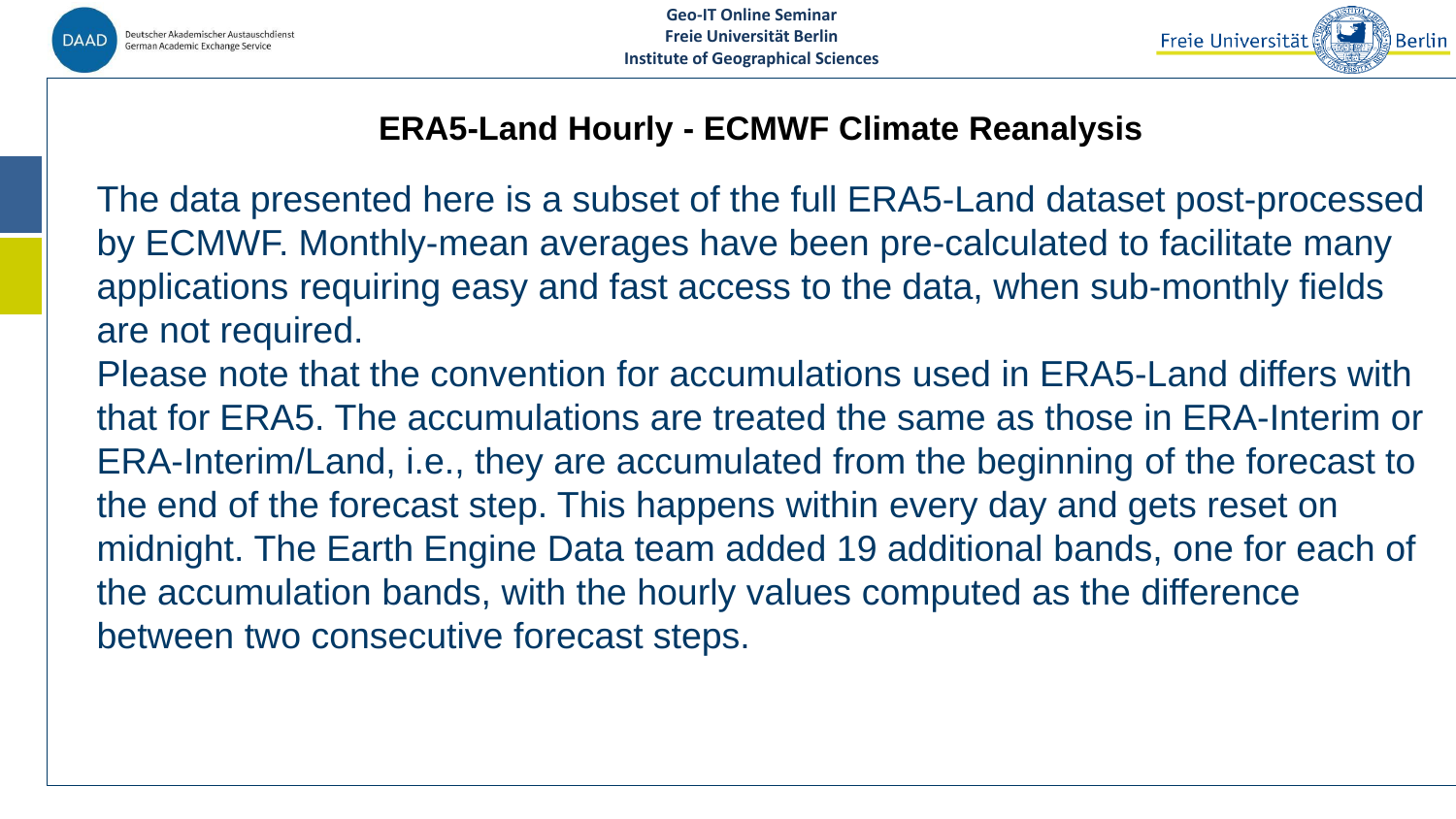



### **ERA5-Land Monthly Averaged - ECMWF Climate Reanalysis**

- ERA5-Land is a reanalysis dataset providing a consistent view of the evolution of land variables over several decades at an enhanced resolution compared to ERA5. ERA5-Land has been produced by replaying the land component of the ECMWF ERA5 climate reanalysis. Reanalysis combines model data with observations from across the world into a globally complete and consistent dataset using the laws of physics. Reanalysis produces data that goes several decades back in time, providing an accurate description of the climate of the past. This dataset includes all 50 variables as available on CDS.
- Please note that the convention for accumulations used in ERA5-Land differs with that for ERA5. The accumulations are treated the same as those in ERA-Interim or ERA-Interim/Land, i.e., they are accumulated from the beginning of the forecast to the end of the forecast step. This happens within every day and gets reset on midnight. The Earth Engine Data team added 19 additional bands, one for each of the accumulation bands, with the hourly values computed as the difference between two consecutive forecast steps.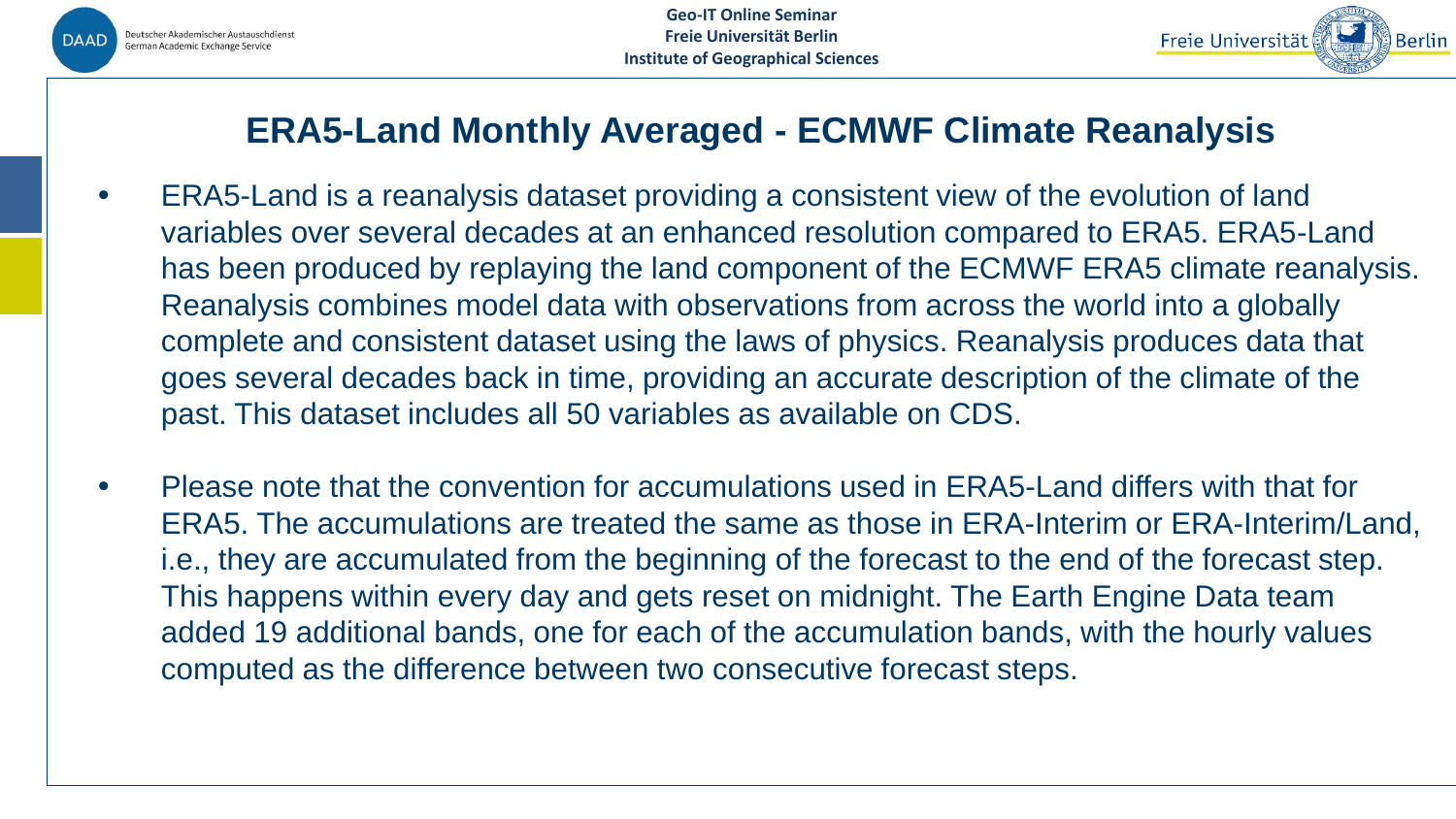



# **ERA5-Land**

- ERA5 is the fifth generation ECMWF atmospheric reanalysis of the global climate. Reanalysis combines model data with observations from across the world into a globally complete and consistent dataset. ERA5 replaces its predecessor, the ERA-Interim reanalysis.
- ERA5 DAILY provides aggregated values for each day for seven ERA5 climate reanalysis parameters: 2m air temperature, 2m dewpoint temperature, total precipitation, mean sea level pressure, surface pressure, 10m ucomponent of wind and 10m v-component of wind. Additionally, daily minimum and maximum air temperature at 2m has been calculated based on the hourly 2m air temperature data. Daily total precipitation values are given as daily sums. All other parameters are provided as daily averages.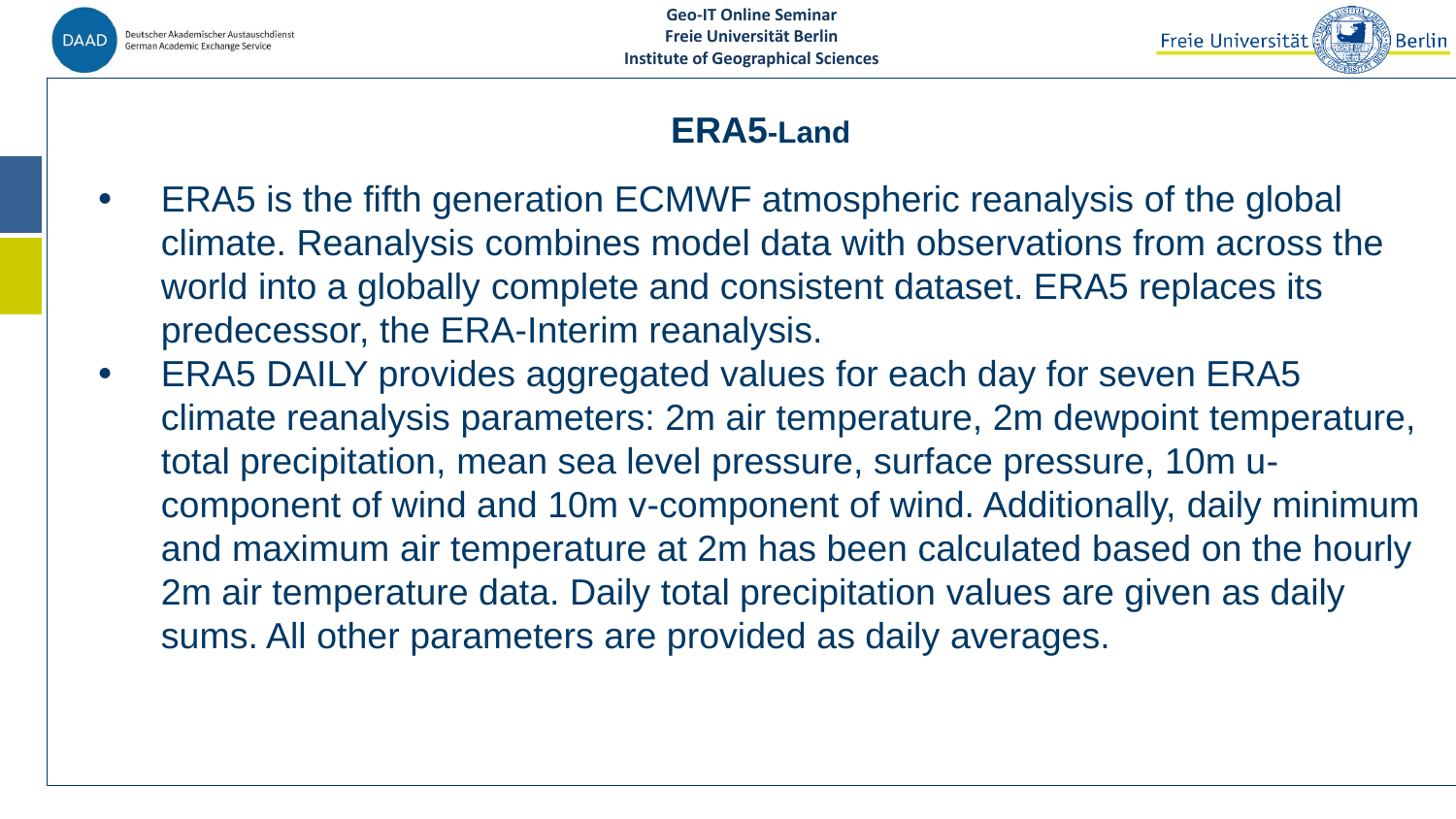



# **ERA5 MONTHLY**

ERA5 MONTHLY provides aggregated values for each month for seven ERA5 climate reanalysis parameters: 2m air temperature, 2m dewpoint temperature, total precipitation, mean sea level pressure, surface pressure, 10m u-component of wind and 10m v-component of wind. Additionally, monthly minimum and maximum air temperature at 2m has been calculated based on the hourly 2m air temperature data. Monthly total precipitation values are given as monthly sums. All other parameters are provided as monthly averages**.**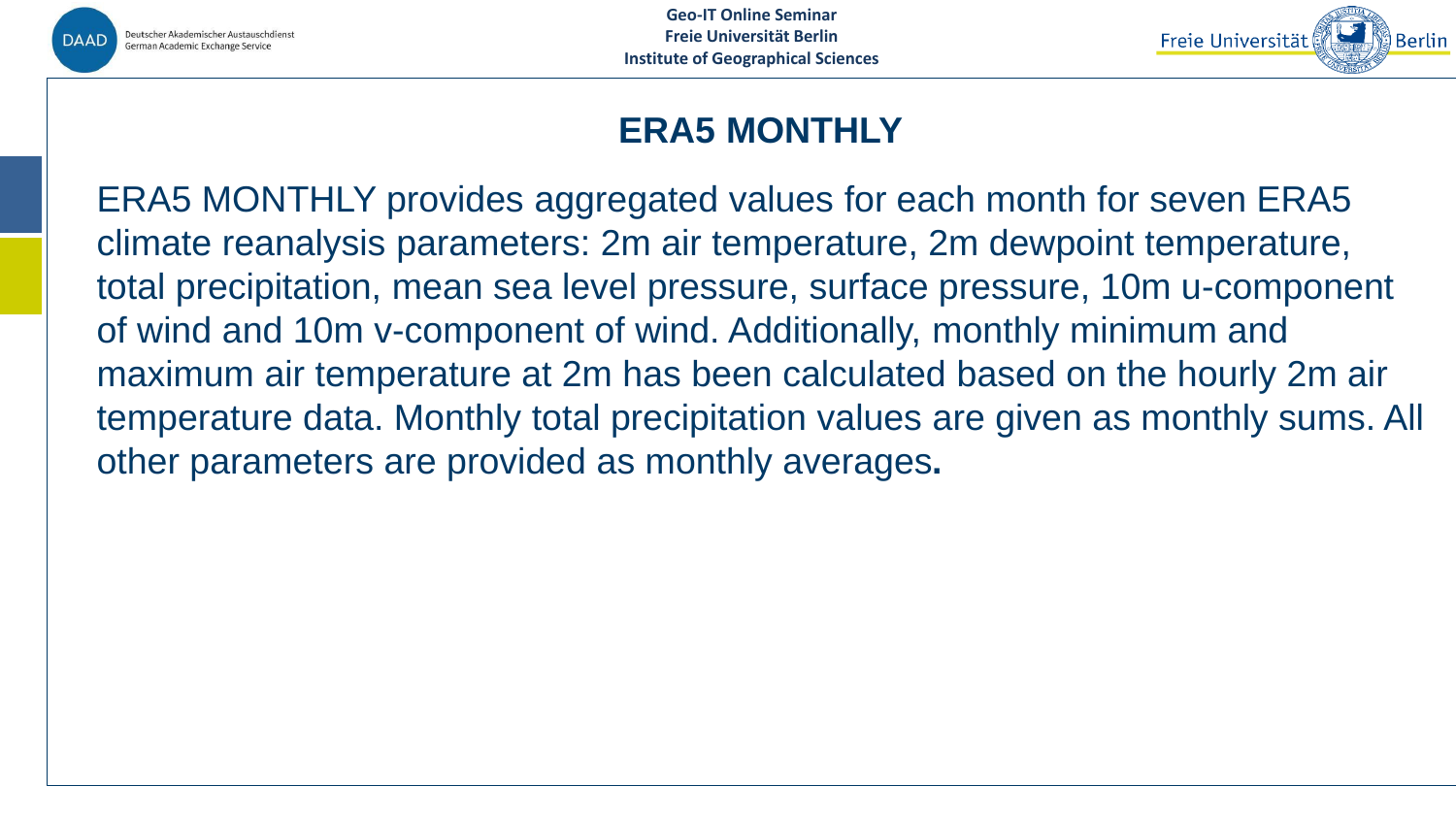



• **ERA5-Land Monthly Averaged - ECMWF Climate Reanalysis**

The data presented here is a subset of the full ERA5-Land dataset post-processed by ECMWF. Monthly-mean averages have been pre-calculated to facilitate many applications requiring easy and fast access to the data, when sub-monthly fields are not required.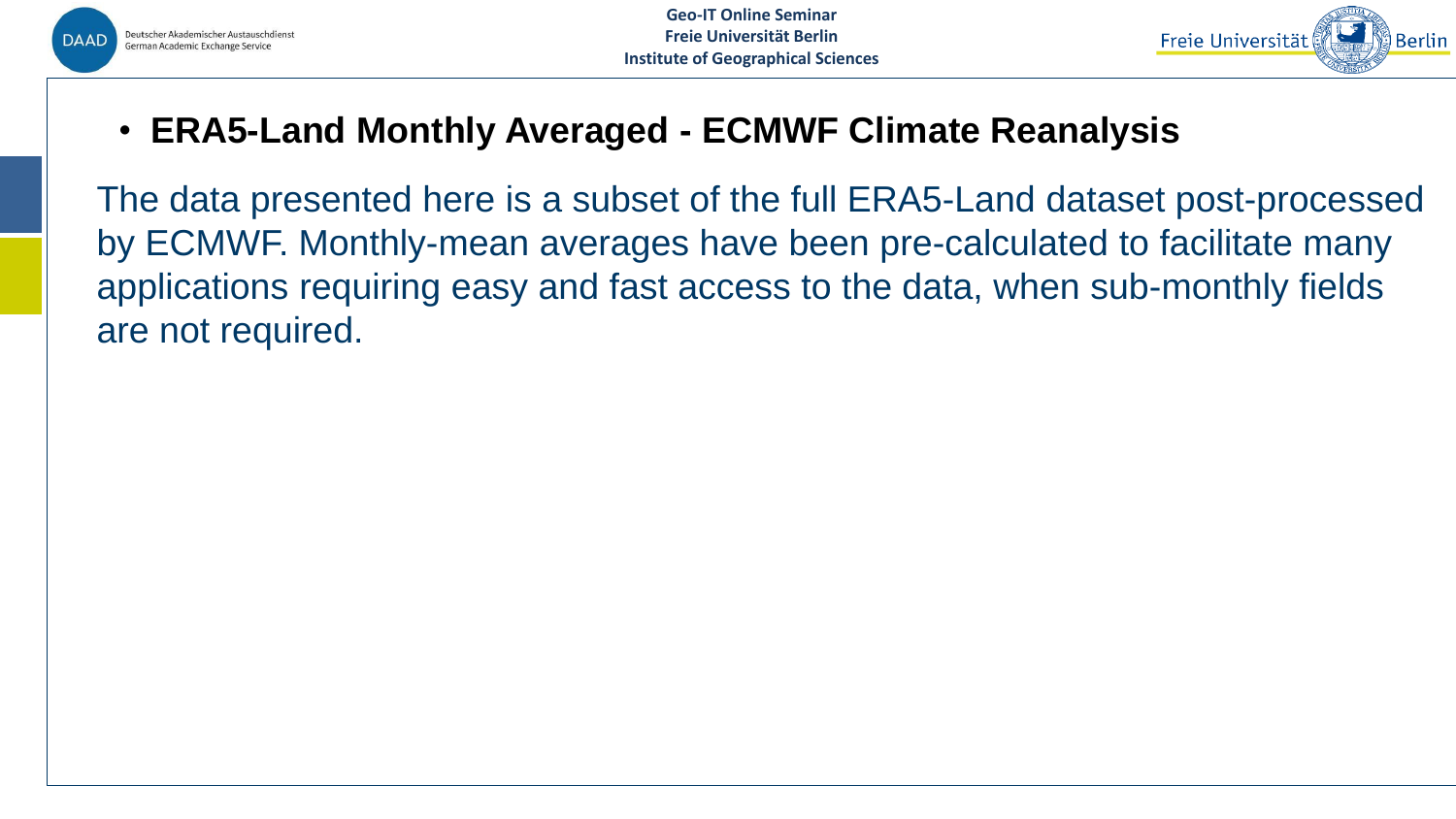



### **GPM: Global Precipitation Measurement**

Global Precipitation Measurement (GPM) is an international satellite mission to provide next-generation observations of rain and snow worldwide every three hours. The Integrated Multi-satellitE Retrievals for GPM (IMERG) is the unified algorithm that provides rainfall estimates combining data from all passivemicrowave instruments in the GPM Constellation.

This algorithm is intended to intercalibrate, merge, and interpolate all satellite microwave precipitation estimates, together with microwave-calibrated infrared (IR) satellite estimates, precipitation gauge analyses, and potentially other precipitation estimators at fine time and space scales for the TRMM and GPM eras over the entire globe. The system is run several times for each observation time, first giving a quick estimate and successively providing better estimates as more data arrive. The final step uses monthly gauge data to create research-level products.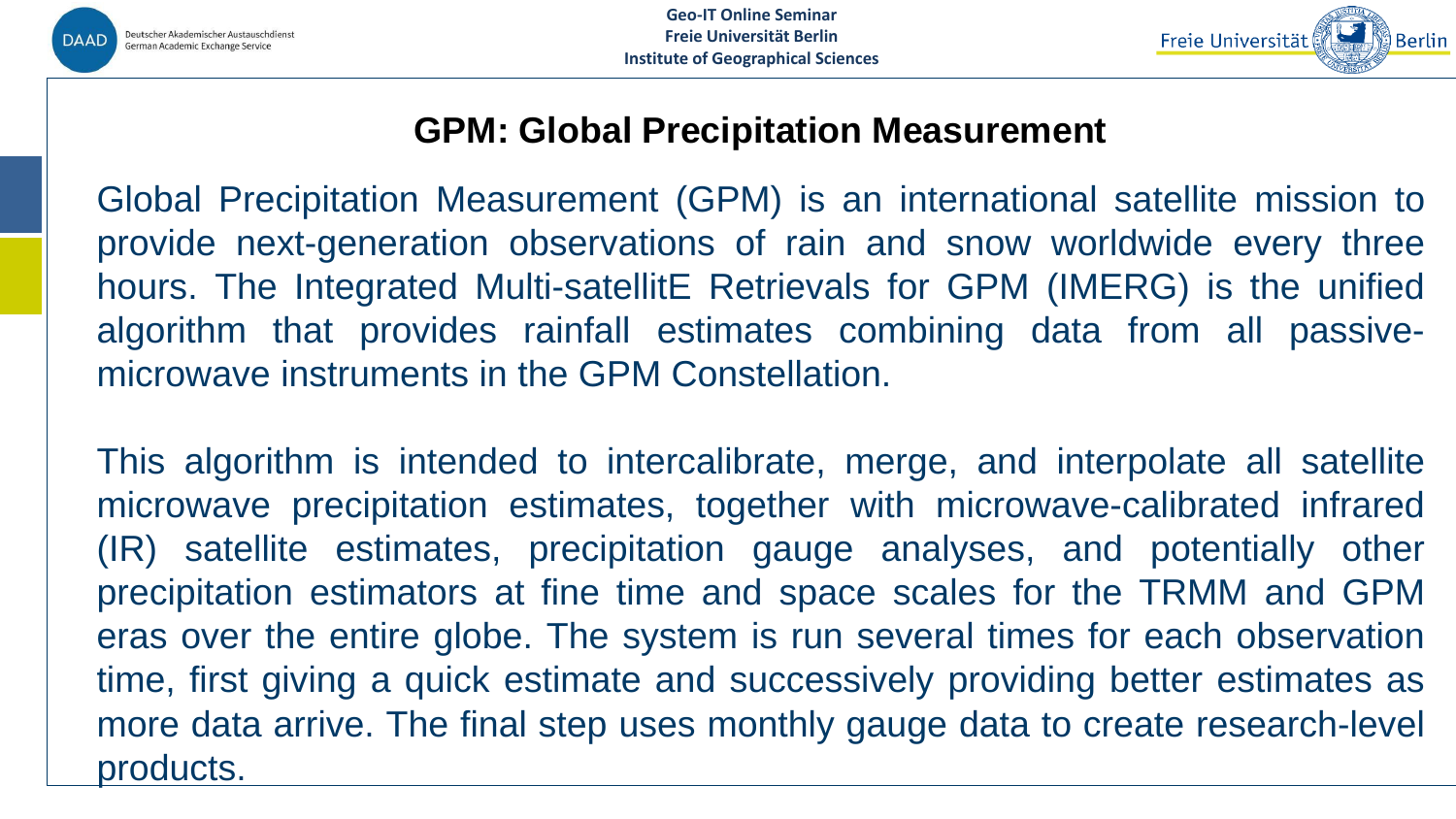



#### **GPM: Global Precipitation Measurement**

| <b>Resolution 11132 meters</b>    |            |                    |            |                       |  |  |
|-----------------------------------|------------|--------------------|------------|-----------------------|--|--|
| <b>Bands</b>                      |            |                    |            |                       |  |  |
| <b>Name</b>                       | Units      | Min                | <b>Max</b> | <b>Description</b>    |  |  |
| <b>HQobservationTime</b>          | min.       | $\Omega^*$         | $29*$      | <b>PMW</b> source tir |  |  |
| <b>HQprecipSource</b>             |            |                    |            | <b>PMW source so</b>  |  |  |
| <b>Bitmask for HQprecipSource</b> |            |                    |            |                       |  |  |
| <b>HQprecipitation</b>            | $mm/hr$ 0* |                    | $120*$     | merged PMW p          |  |  |
| <b>IRkalmanFilterWeight %</b>     |            | $\mathsf{O}^\star$ | $100*$     | Kalman filter w       |  |  |
| <b>IRprecipitation</b>            | $mm/hr$ 0* |                    | $79.5*$    | IR precipitation      |  |  |
| precipitationCal                  | $mm/hr$ 0* |                    | $174*$     | snapshot precip       |  |  |
| precipitationUncal                | $mm/hr$ 0* |                    | $120*$     | snapshot preci        |  |  |
| probLiqPrecipitat                 | $\%$       | $0^*$              | $100*$     | probability of lic    |  |  |
| randomError                       | mm/hr      | $0.24*$            | $250*$     | calibrated-prec       |  |  |
|                                   |            |                    |            |                       |  |  |

**Irce time** Irce sensor identifier

'MW precipitation Iter weight for IR precipitation - calibrated precipitation - uncalibrated y of liquid precipitation phase **I-precipitation random error**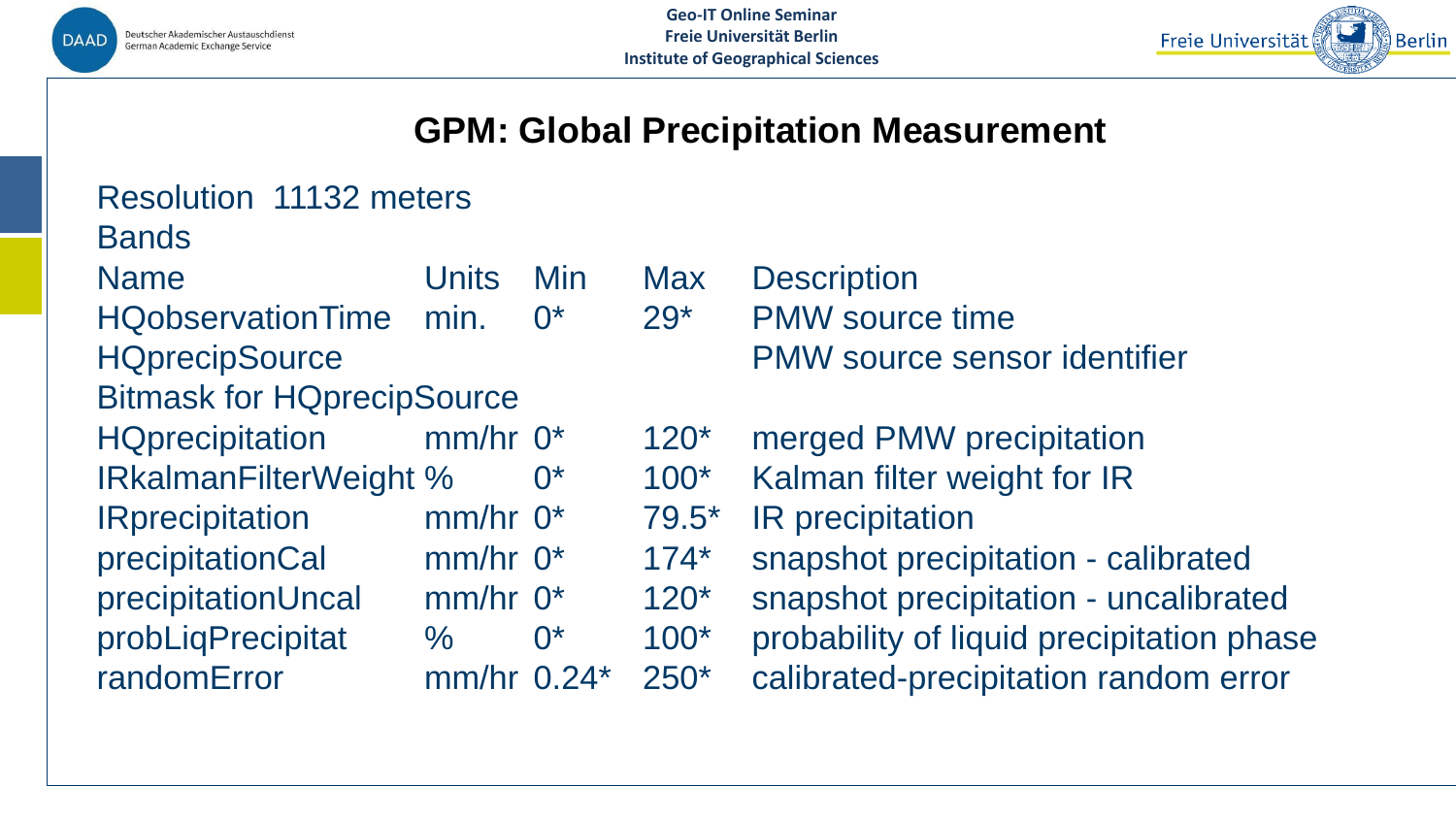



# **GSMaP Operational: Global Satellite Mapping of Precipitation**

Global Satellite Mapping of Precipitation (GSMaP) provides a global hourly rain rate with a 0.1 x 0.1 degree resolution. GSMaP is a product of the Global Precipitation Measurement (GPM) mission, which provides global precipitation observations at three hour intervals. Values are estimated using multi-band passive microwave and infrared radiometers from the GPM Core Observatory satellite and with the assistance of a constellation of other satellites. GPM's precipitation rate retrieval algorithm is based on a radiative transfer model. The gauge-adjusted rate is calculated based on the optimization of the 24h accumulation of GSMaP hourly rain rate to daily precipitation by NOAA/CPC gauge measurement. This dataset is processed by GSMaP algorithm version 6 This dataset contains provisional products GSMaP\_NRT that are regularly replaced with updated versions when the GSMaP\_MVK data become available. The products are marked with a metadata property called ''status''. When a product is initially made available, the property value is

''provisional''. Once a provisional product has been updated with the final version, this value is updated to ''permanent''.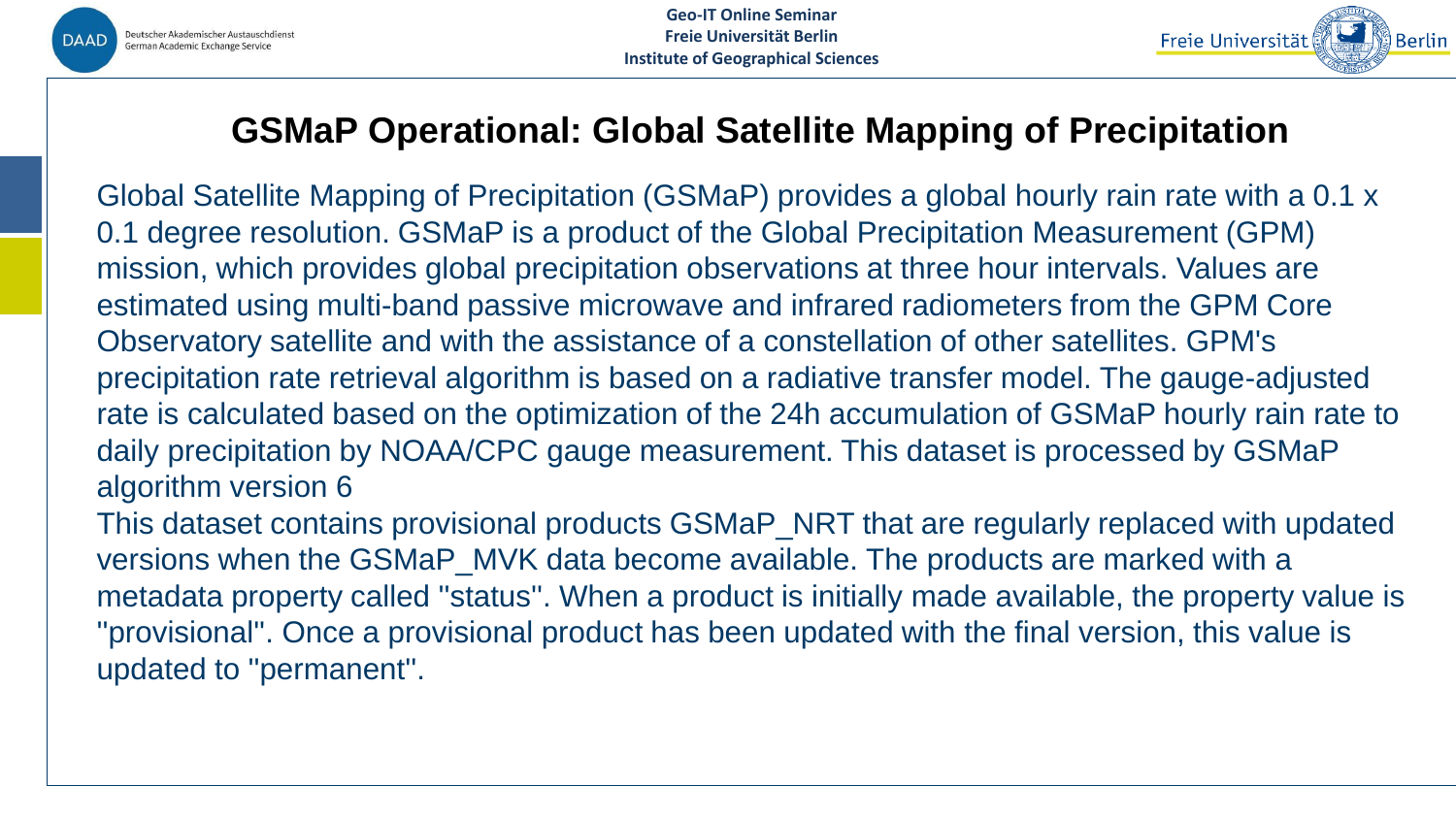



# **GSMaP Operational: Global Satellite Mapping of Precipitation**

| <b>Resolution</b>                                                                                                                                                                                                                             | 11132 meters |                        |                      |                       |                                                   |  |  |
|-----------------------------------------------------------------------------------------------------------------------------------------------------------------------------------------------------------------------------------------------|--------------|------------------------|----------------------|-----------------------|---------------------------------------------------|--|--|
| <b>Bands</b>                                                                                                                                                                                                                                  |              |                        |                      |                       |                                                   |  |  |
| <b>Name</b>                                                                                                                                                                                                                                   | <b>Units</b> | Min.                   | <b>Max</b>           | <b>Description</b>    |                                                   |  |  |
| satelliteInfoFlag                                                                                                                                                                                                                             |              |                        |                      | Satellite/sensor used |                                                   |  |  |
| <b>Bitmask for satelliteInfoFlag</b>                                                                                                                                                                                                          |              |                        |                      |                       |                                                   |  |  |
| hourlyPrecipRate                                                                                                                                                                                                                              |              | $mm/hr$ 0 <sup>*</sup> |                      |                       | 200.31* Snapshot of hourly precipitation rate     |  |  |
| hourlyPrecipRateGC                                                                                                                                                                                                                            |              | $mm/hr$ $0*$           |                      | $200*$                | Snapshot of hourly precipitation rate adjusted to |  |  |
| rain gauge                                                                                                                                                                                                                                    |              |                        |                      |                       |                                                   |  |  |
| observationTimeFlag                                                                                                                                                                                                                           |              |                        | Hours -72.52* 14.97* |                       |                                                   |  |  |
| Relative time from the starting time of the file to the time of microwave radiometer (imager/sounder)                                                                                                                                         |              |                        |                      |                       |                                                   |  |  |
| observing. If no observation exists within the hourly window, the time will be the negative number                                                                                                                                            |              |                        |                      |                       |                                                   |  |  |
| of hours since the last observation.                                                                                                                                                                                                          |              |                        |                      |                       |                                                   |  |  |
| gaugeQualityInfo                                                                                                                                                                                                                              |              | counts/day             |                      | $0^*$                 | $82*$                                             |  |  |
| Existence of gauge adjustment when the status is 'provisional', 1 indicates adjusted and 0 is non-<br>adjusted. When the status is 'permanent', the pixel value is the daily average of number of gauges<br>used for adjustment in the pixel. |              |                        |                      |                       |                                                   |  |  |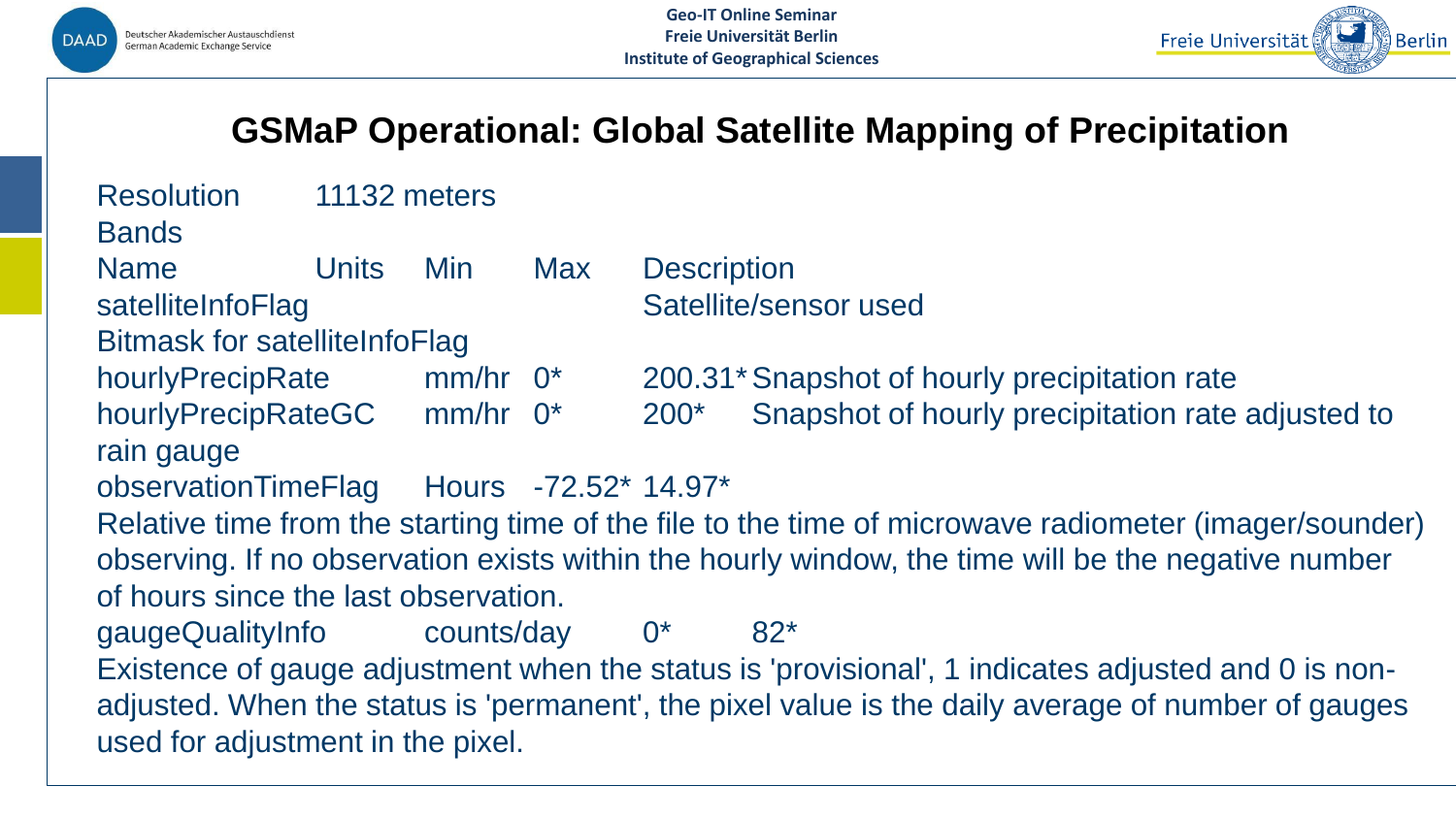



# **PERSIANN-CDR**

# **PERSIANN-CDR: Precipitation Estimation From Remotely Sensed Information Using Artificial Neural Networks**

PERSIANN-CDR is a daily quasi-global precipitation product that spans the period from 1983-01-01 to present. The data is produced quarterly, with a typical lag of three months. The product is developed by the Center for Hydrometeorology and Remote Sensing at the University of California, Irvine (UC-IRVINE/CHRS) using Gridded Satellite (GridSat-B1) IR data that are derived from merging ISCCP B1 IR data, along with GPCP version 2.2.

Resolution : 27830 meters

**Bands** 

Name Units Min Max Description precipitation mm 0\* 718.62\* Estimated daily precipitation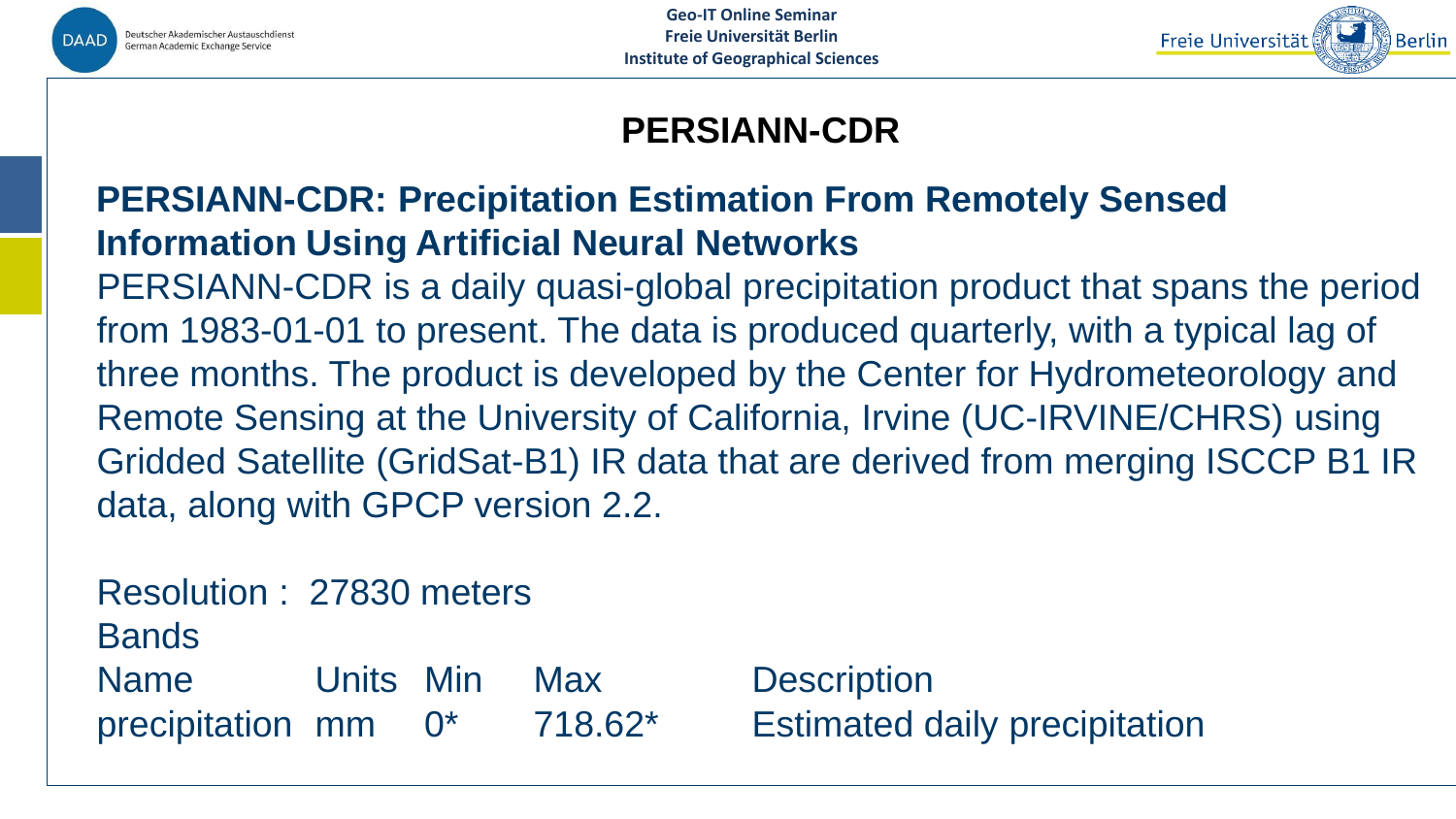



# **TRMM 3B42: 3-Hourly Precipitation Estimates**

The Tropical Rainfall Measuring Mission (TRMM) is a joint mission between NASA and the Japan Aerospace Exploration Agency (JAXA) designed to monitor and study tropical rainfall. The 34B2 product contains a gridded, TRMM-adjusted, merged infrared precipitation (mm/hr) and RMS precipitation-error estimate, with a 3-hour temporal resolution and a 0.25 degree spatial resolution.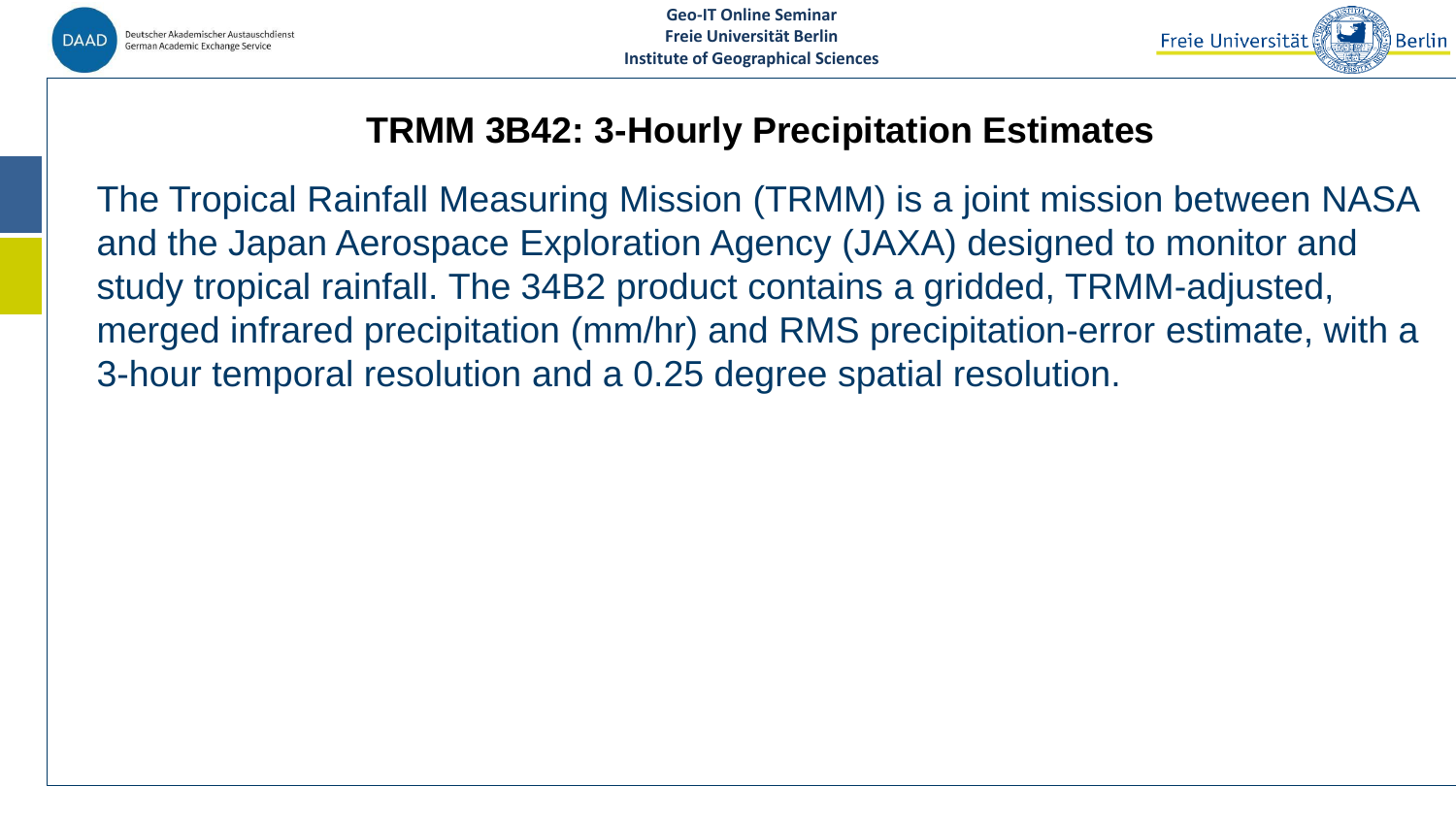



### **TRMM 3B43: Monthly Precipitation Estimates**

This dataset algorithmically merges microwave data from multiple satellites, including SSMI, SSMIS, MHS, AMSU-B and AMSR-E, each inter-calibrated to the TRMM Combined Instrument.

Algorithm 3B43 is executed once per calendar month to produce the single, best-estimate precipitation rate and RMS precipitation-error estimate field (3B43) by combining the 3-hourly merged high-quality/IR estimates (3B42) with the monthly accumulated Global Precipitation Climatology Centre (GPCC) rain gauge analysis.

All of the global precipitation datasets have some calibrating data source, which is necessary to control bias differences between contributing satellites. The multi-satellite data are averaged to the monthly scale and combined with the Global Precipitation Climatology Centre's (GPCC) monthly surface precipitation gauge analysis. In each case the multi-satellite data are adjusted to the largearea mean of the gauge analysis, where available (mostly over land), and then combined with the gauge analysis using a simple inverse estimated-random-error variance weighting. Regions with poor gauge coverage, like central Africa and the oceans, have a higher weighting on the satellite input.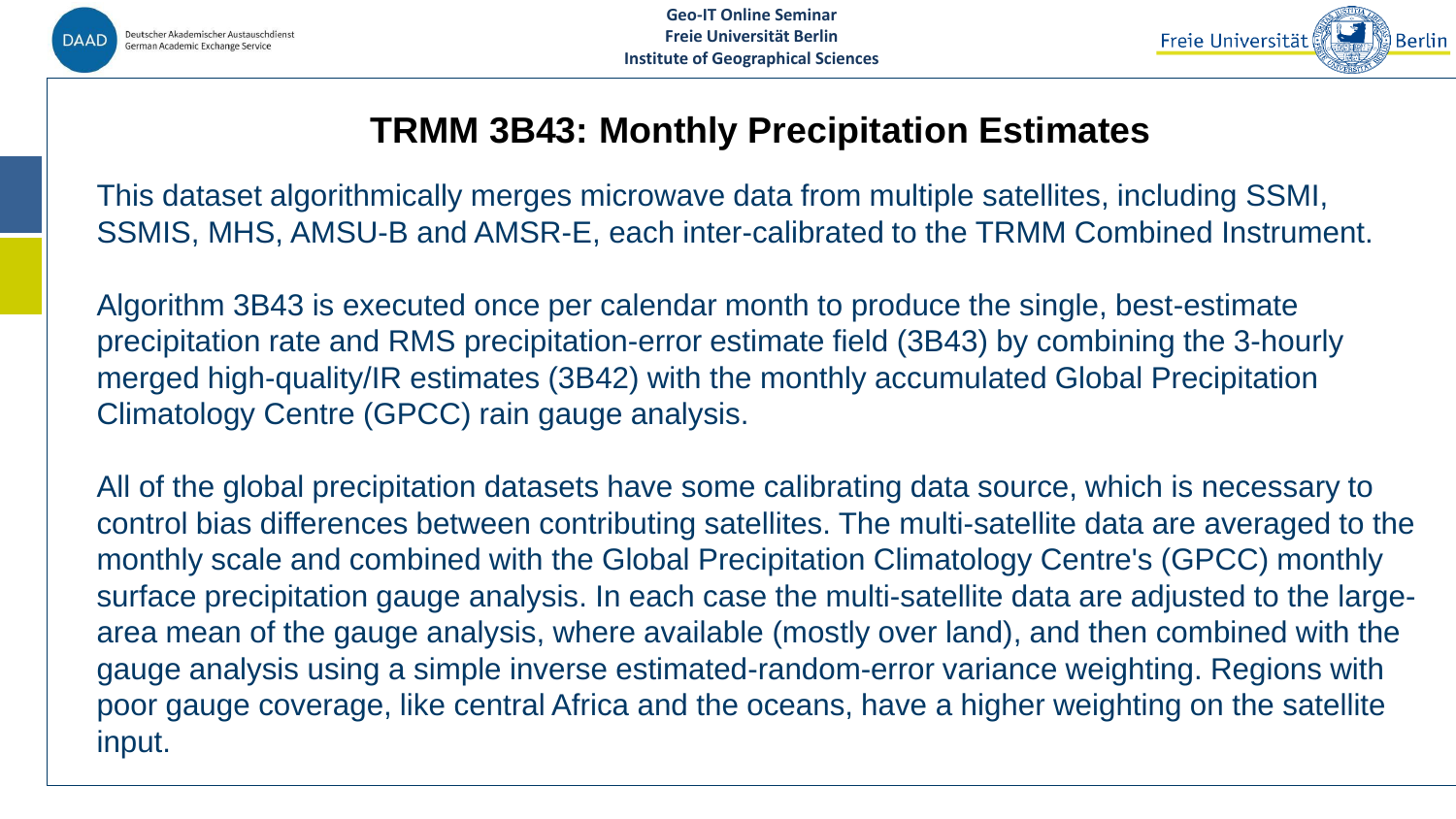



#### **CHIRPS Daily: Climate Hazards Group InfraRed Precipitation With Station Data**

Climate Hazards Group InfraRed Precipitation with Station data (CHIRPS) is a 30+ year quasi-global rainfall dataset. CHIRPS incorporates 0.05° resolution satellite imagery with in-situ station data to create gridded rainfall time series for trend analysis and seasonal drought monitoring.

Resolution 5566 meters Bands Name **Units** Min Max Description precipitation mm/day 0\* 1444.34\* Precipitation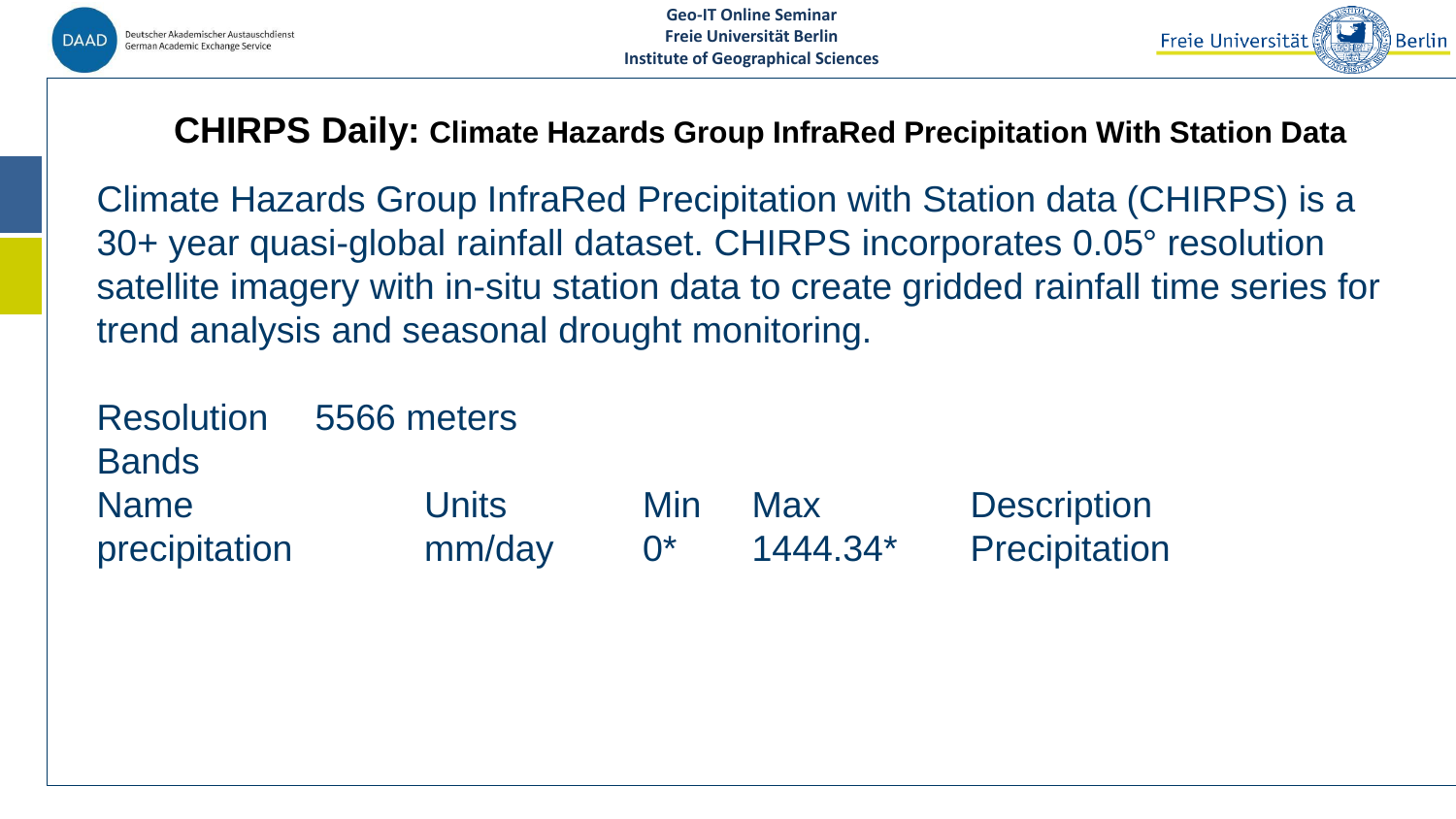

**Geo-IT Online Seminar Freie Universität Berlin Institute of Geographical Sciences**



# **GEE Global Surface Water (GSW)**

A virtual time machine that maps the location and temporal distribution of water surfaces at the global scale over the past 3.7 decades, and provides statistics on their extent and change to support better informed water-management decisionmaking.

Measuring the past helps to understand the consequences of our past economic and societal choices, and contributes to more informed management decisions.

- 1. JRC Global Surface Water Mapping Layers
- 2. JRC Global Surface Water Metadata
- 3. JRC Monthly Water History
- 4. JRC Monthly Water Recurrence
- 5. JRC Yearly Water Classification History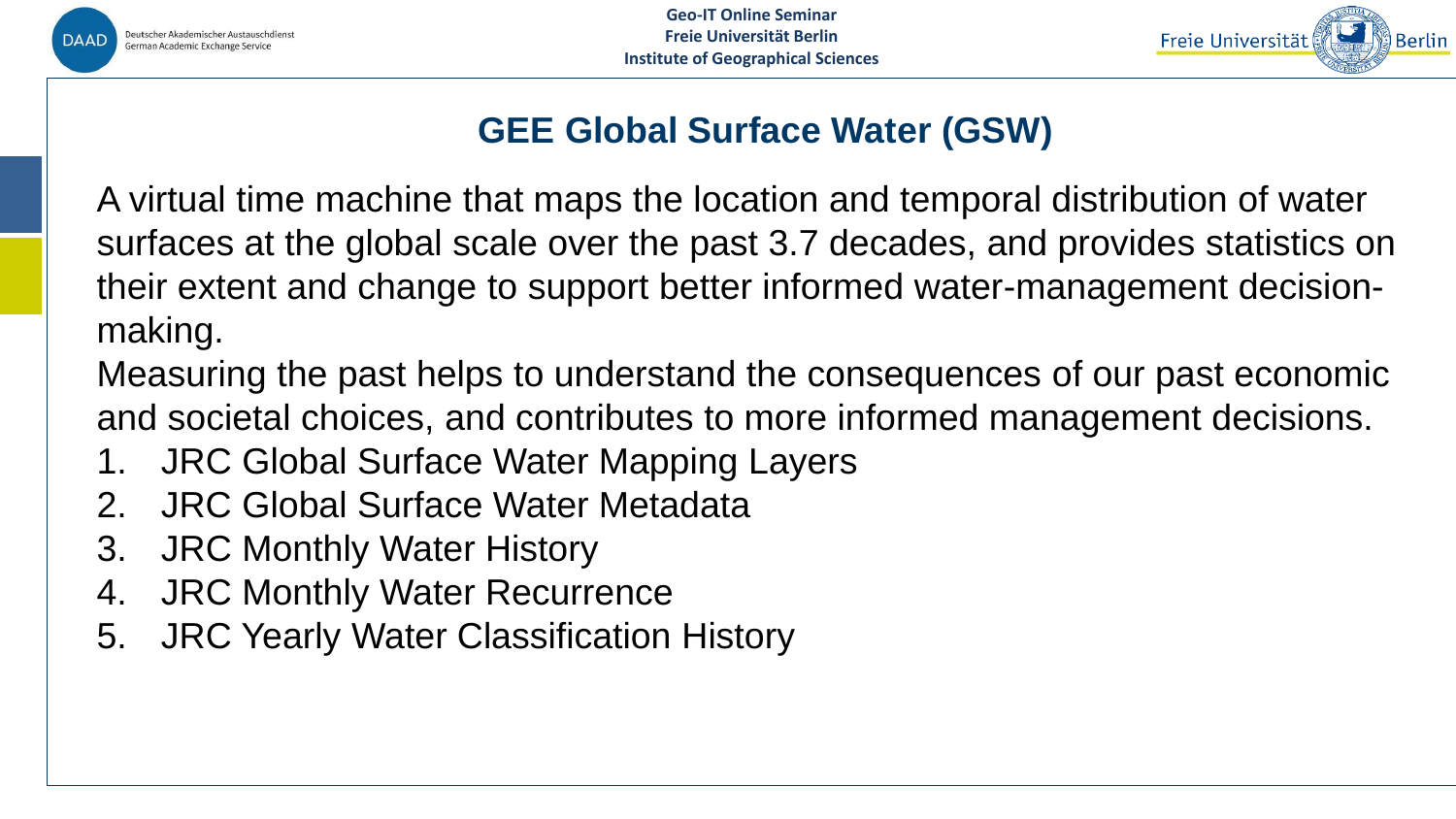



# **JRC Global Surface Water Mapping Layers**

- This dataset contains maps of the location and temporal distribution of surface water from 1984 to 2020 and provides statistics on the extent and change of those water surfaces.
- These data were generated using 4,453,989 scenes from Landsat 5, 7, and 8 acquired between 16 March 1984 and 31 December 2020. Each pixel was individually classified into water / non-water using an expert system and the results were collated into a monthly history for the entire time period and two epochs (1984-1999, 2000-2020) for change detection.
- This mapping layers product consists of 1 image containing 7 bands. It maps different facets of the spatial and temporal distribution of surface water over the last 35 years. Areas where water has never been detected are masked.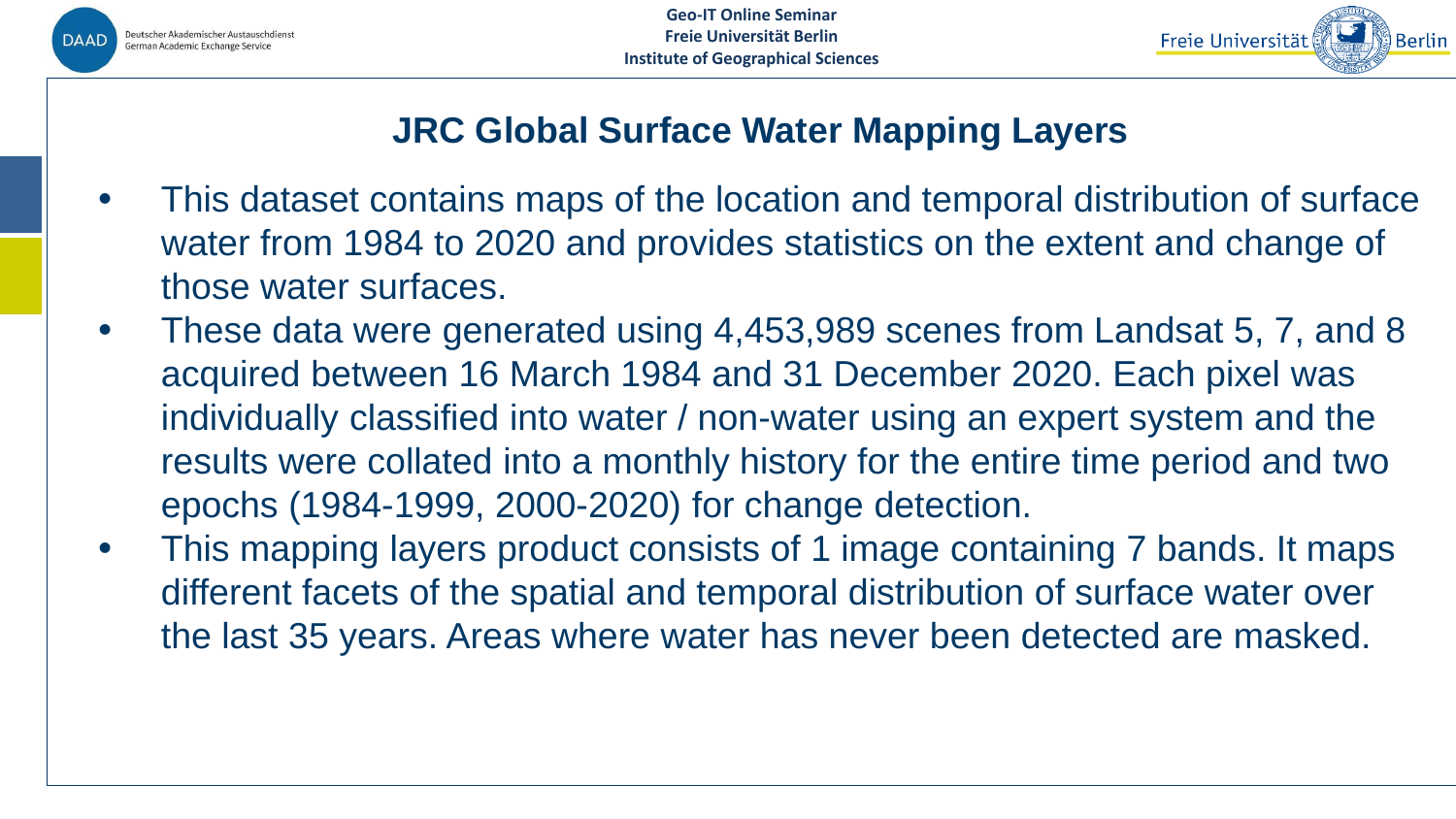



### **JRC Global Surface Water Mapping Layers**

Name Units Min Max occurrence % 0 100 The frequency with which water was present.

change\_abs % -100 100 Absolute change in occurrence between two epochs: 1984-1999 vs 2000-2019.

change\_norm % -100 100 Normalized change in occurrence. (epoch1-epoch2)/(epoch1+epoch2) \* 100

seasonality 0 12 Number of months water is present.

recurrence % 0 100 The frequency with which water returns from year to year.

transition Categorical classification of change between first and last year. max\_extent Binary image containing 1 anywhere water has ever been detected.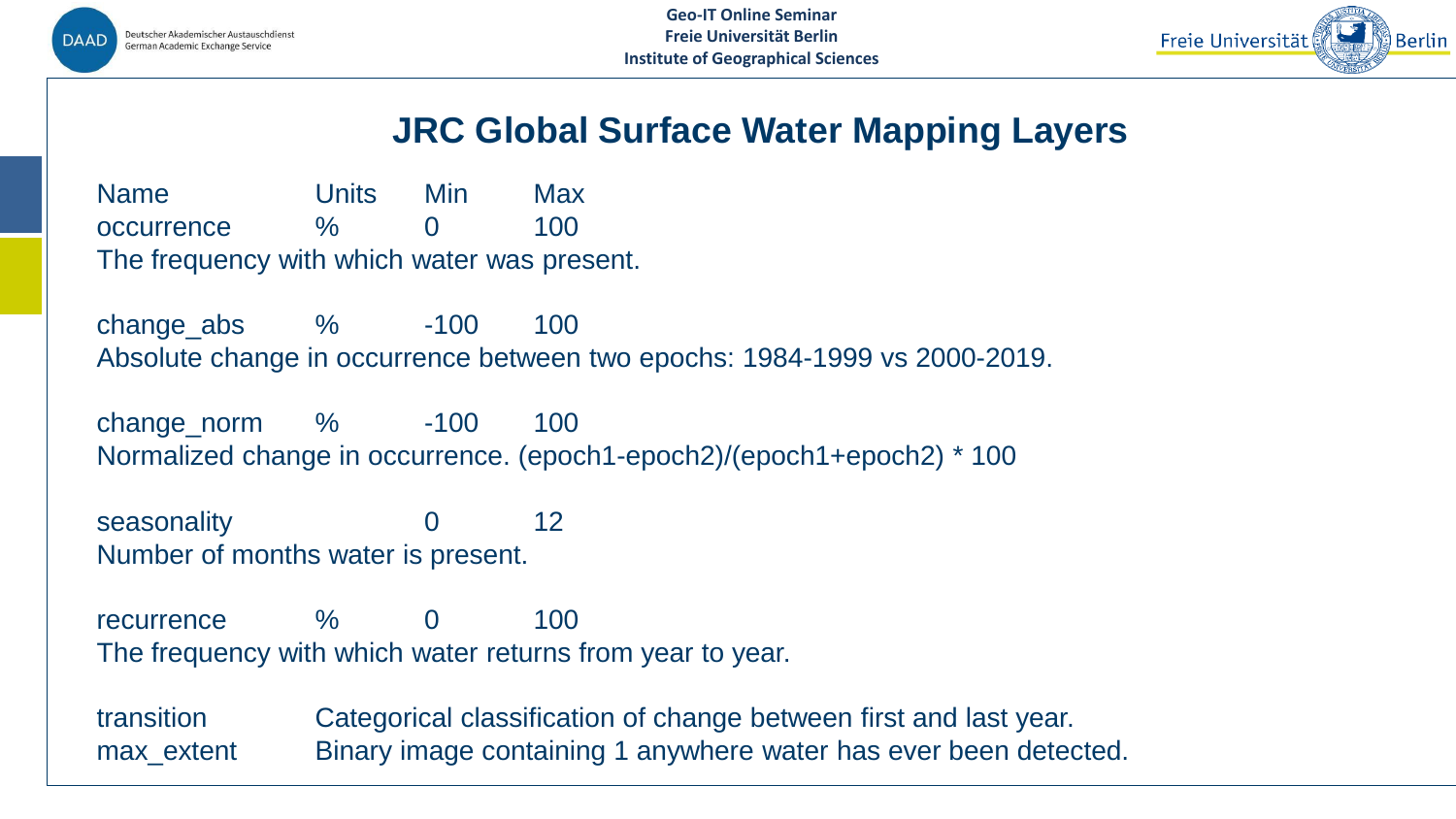



### **JRC Global Surface Water Mapping Layers**

| <b>Bitmask for max extent</b> |               |                              |  |  |  |
|-------------------------------|---------------|------------------------------|--|--|--|
| <b>transition Class Table</b> |               |                              |  |  |  |
| <b>Value Color</b>            |               | <b>Description</b>           |  |  |  |
|                               | <b>ffffff</b> | No change                    |  |  |  |
|                               | 0000ff        | Permanent                    |  |  |  |
| 2                             | 22b14c        | <b>New permanent</b>         |  |  |  |
| 3                             | d1102d        | Lost permanent               |  |  |  |
| 4                             | 99d9ea        | <b>Seasonal</b>              |  |  |  |
| 5                             | <b>b5e61d</b> | New seasonal                 |  |  |  |
| 6                             | e6a1aa        | Lost seasonal                |  |  |  |
| 7                             | ff7f27        | <b>Seasonal to permanent</b> |  |  |  |
| 8                             | ffc90e        | <b>Permanent to seasonal</b> |  |  |  |
| 9                             | 7f7f7f        | <b>Ephemeral permanent</b>   |  |  |  |
|                               | c3c3c3        | <b>Ephemeral seasonal</b>    |  |  |  |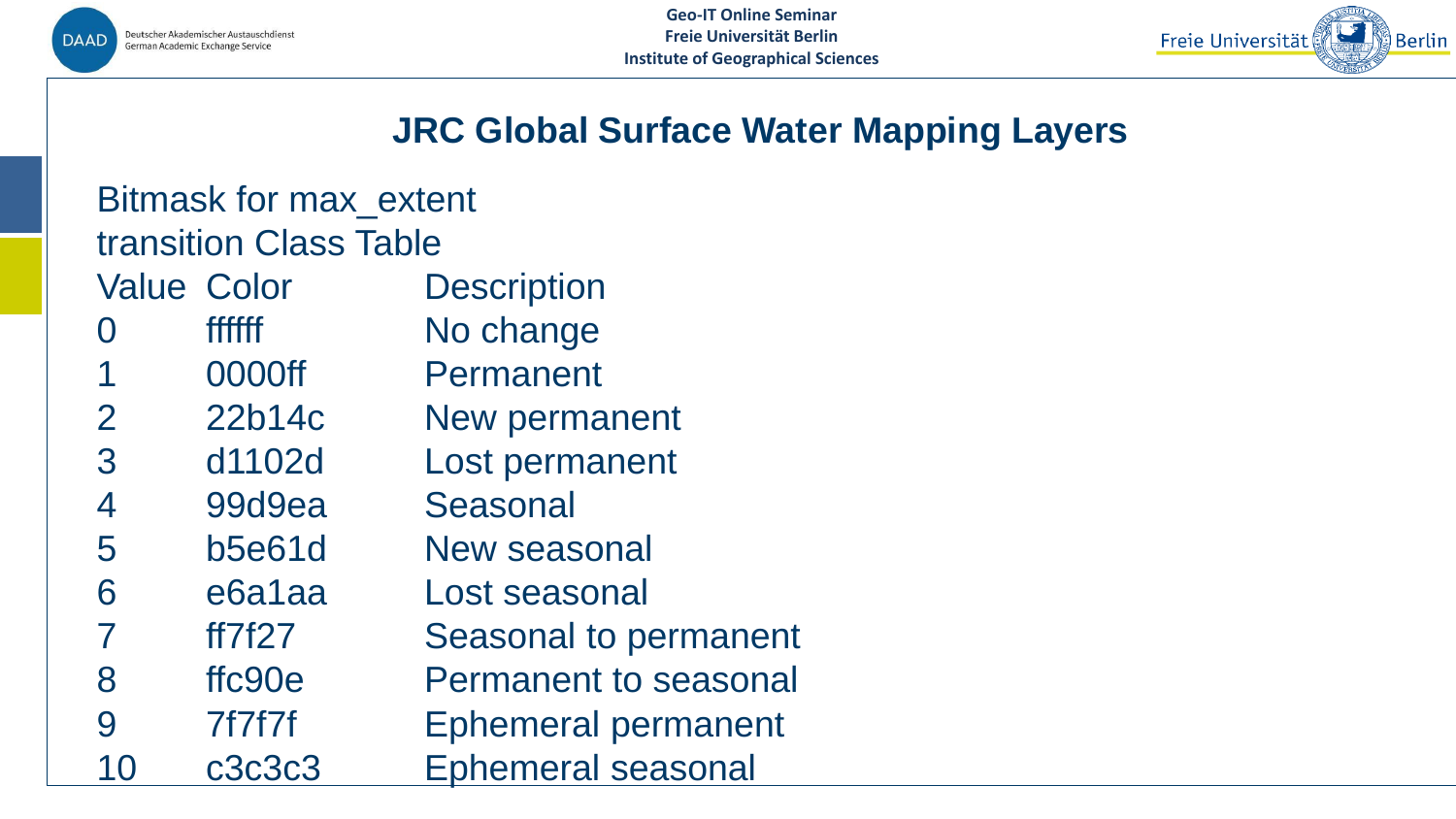



#### **JRC Global Surface Water Metadata**

#### **Bands**

Name Min Max detections  $0^*$  2007<sup>\*</sup> The number of water detections in the study period.

valid obs  $0^*$  2076<sup>\*</sup> The number of valid observations in the study period.

total obs  $0^*$  2417\* The total number of available observations (i.e. scenes) in the study period**.**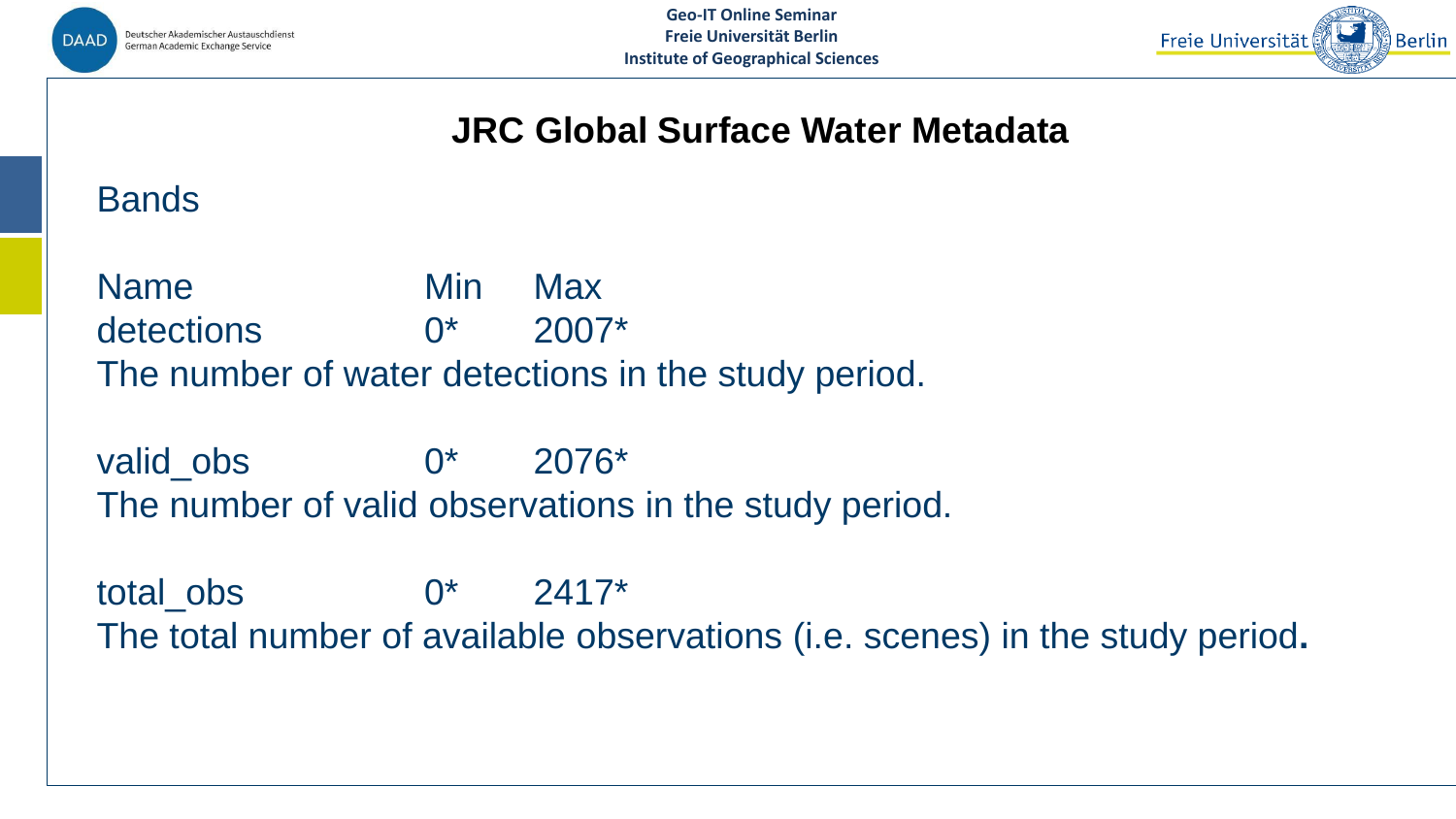



# **JRC Monthly Water History**

**This Monthly History collection holds the entire history of water detection on a month-by-month basis. The collection contains 442 images, one for each month between March 1984 and December 2020.**

- Resolution 30 meters
- Bands
- Name Description
- water **Water detection for the month.**
- Bitmask for water
- Bits 0-1: Water detection
- 0: No data
- 1: Not water
- 2: Water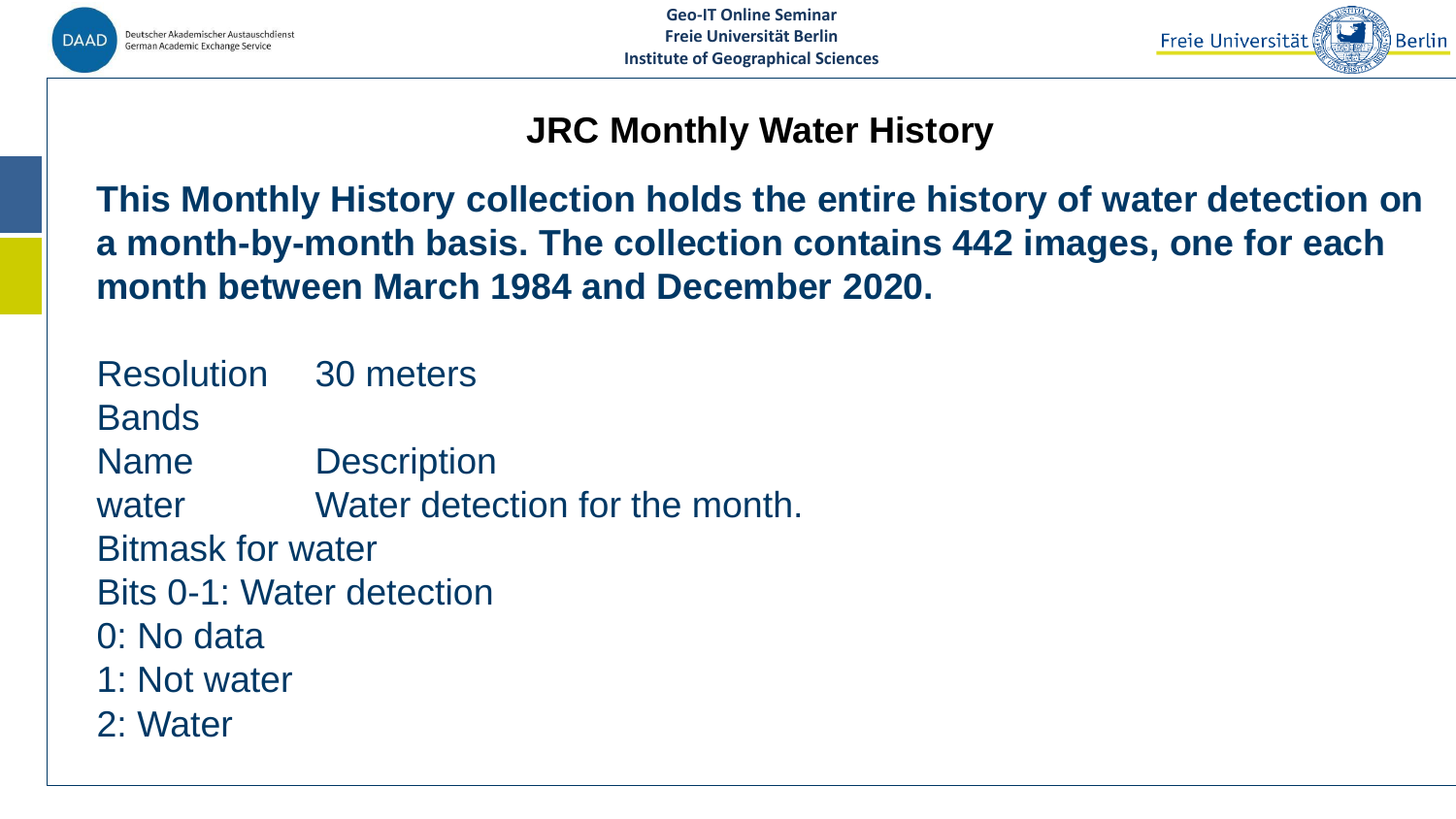



## **JRC Monthly Water Recurrence**

The Monthly Recurrence collection contains 12 images: monthly measures of the seasonality of water based on the occurrence values detected in that month over all years.

Name Units Min Max monthly\_recurrence % 0 100 The recurrence value expressed as a percentage for this month. has observations A flag to indicate if the month has observations.

Bitmask for has\_observations

Bit 0: Observations for the month.

- 0: No valid observations
- 1: At least 1 valid observation was available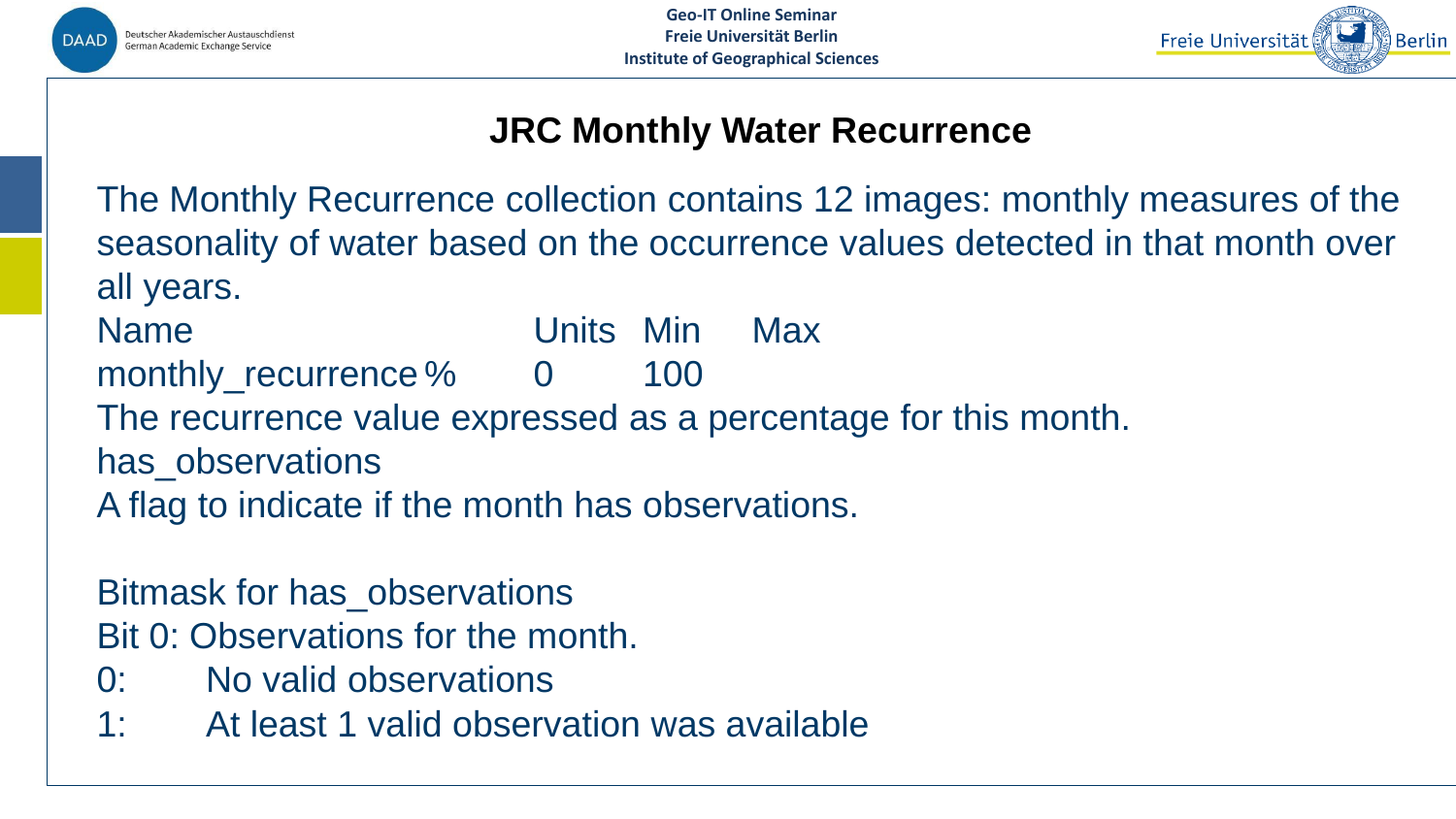



# **JRC Yearly Water Classification History**

This Yearly Seasonality Classification collection contains a year-by-year classification of the seasonality of water based on the occurrence values detected throughout the year.

Band

waterClass Classification of the seasonality of water throughout the year.

## waterClass Class Table

Value Color Description

- 0 ccccccc No data
- ffffff Not water
- 2 99d9ea Seasonal water
- 3 0000ff Permanent water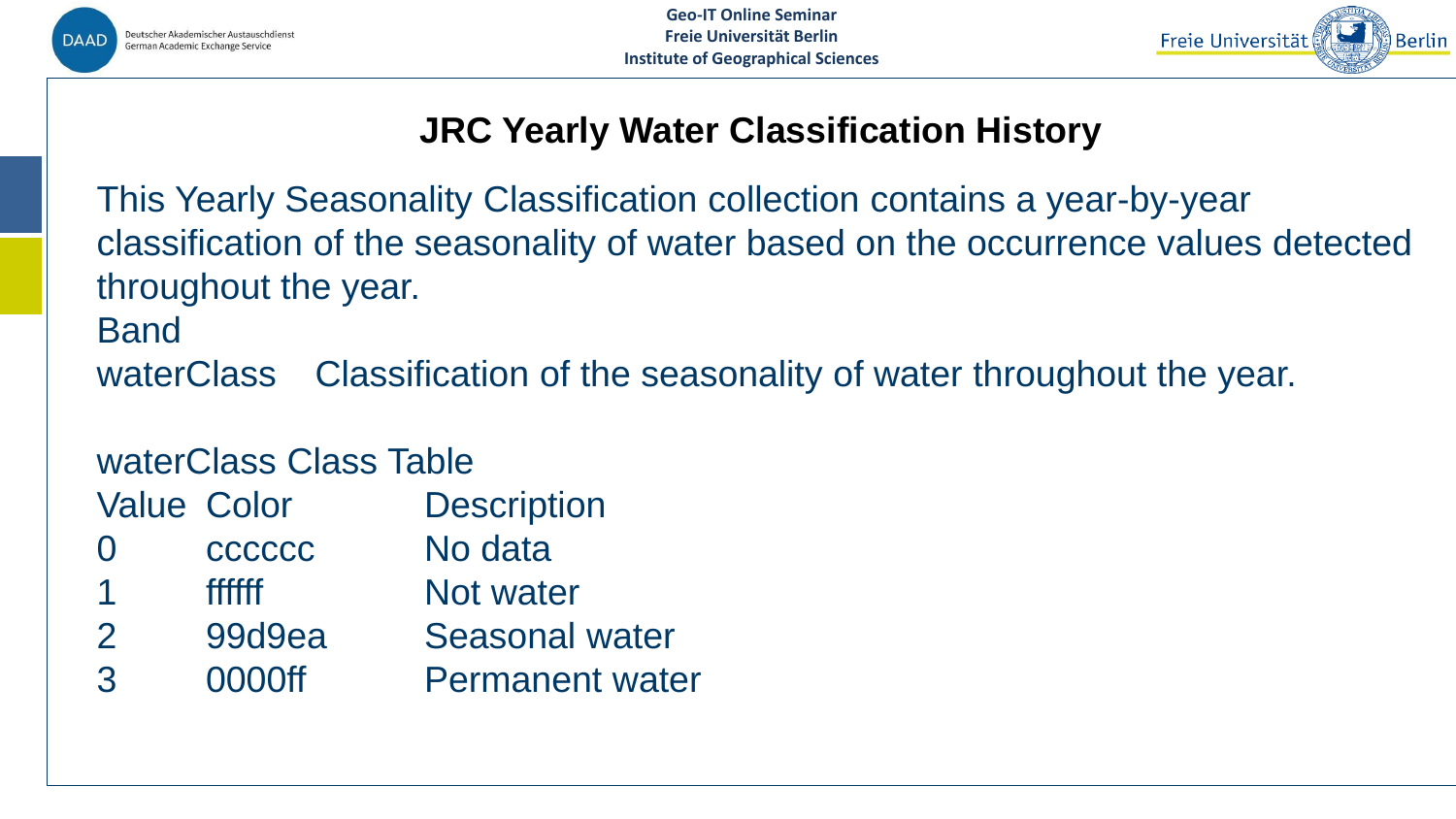



# **MCD12Q1.006 MODIS Land Cover Type Yearly Global 500m**

The MCD12Q1 V6 product provides global land cover types at yearly intervals (2001-2016) derived from six different classification schemes. It is derived using supervised classifications of MODIS Terra and Aqua reflectance data. The supervised classifications then undergo additional post-processing that incorporate prior knowledge and ancillary information to further refine specific classes**.**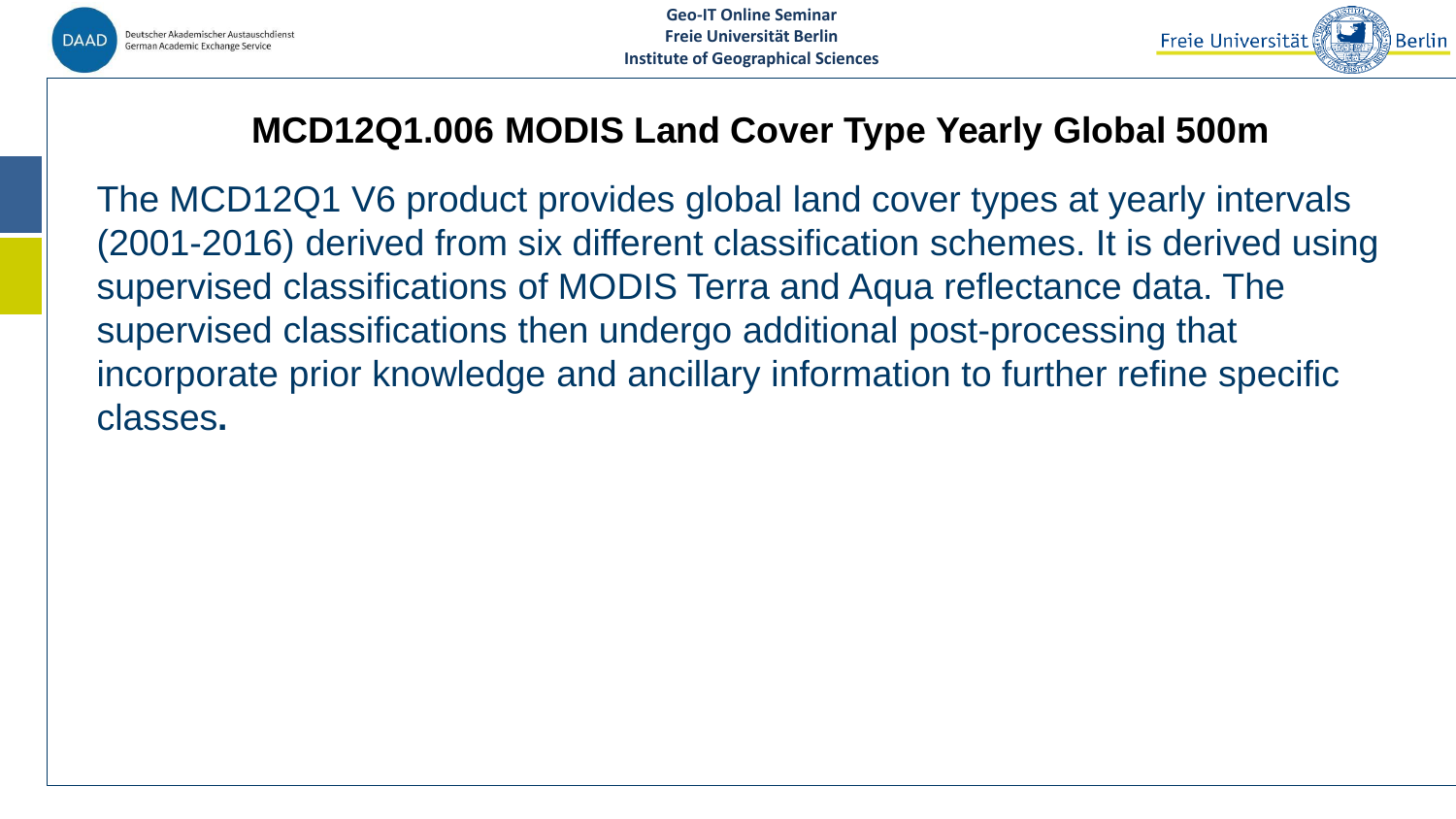



# **MCD12Q1.006 MODIS Land Cover Type Yearly Global 500m**

Name **Units** Min Max Description LC\_Type1 : Land Cover Type 1: Annual International Geosphere-Biosphere Programme (IGBP) classification LC\_Type2 : Land Cover Type 2: Annual University of Maryland (UMD) classification LC\_Type3 : Land Cover Type 3: Annual Leaf Area Index (LAI) classification LC\_Type4 : Land Cover Type 4: Annual BIOME-Biogeochemical Cycles (BGC) classification LC\_Type5 : Land Cover Type 5: Annual Plant Functional Types classification LC\_Prop1\_Assessment % 0 100 LCCS1 land cover layer confidence LC\_Prop2\_Assessment % 0 100 LCCS2 land use layer confidence LC\_Prop3\_Assessment % 0 100 LCCS3 surface hydrology layer confidence LC\_Prop1 : FAO-Land Cover Classification System 1 (LCCS1) land cover layer LC\_Prop2 : FAO-LCCS2 land use layer LC\_Prop3 : FAO-LCCS3 surface hydrology layer QC Product quality flags LW Binary land (class 2) / water (class 1) mask derived from MOD44W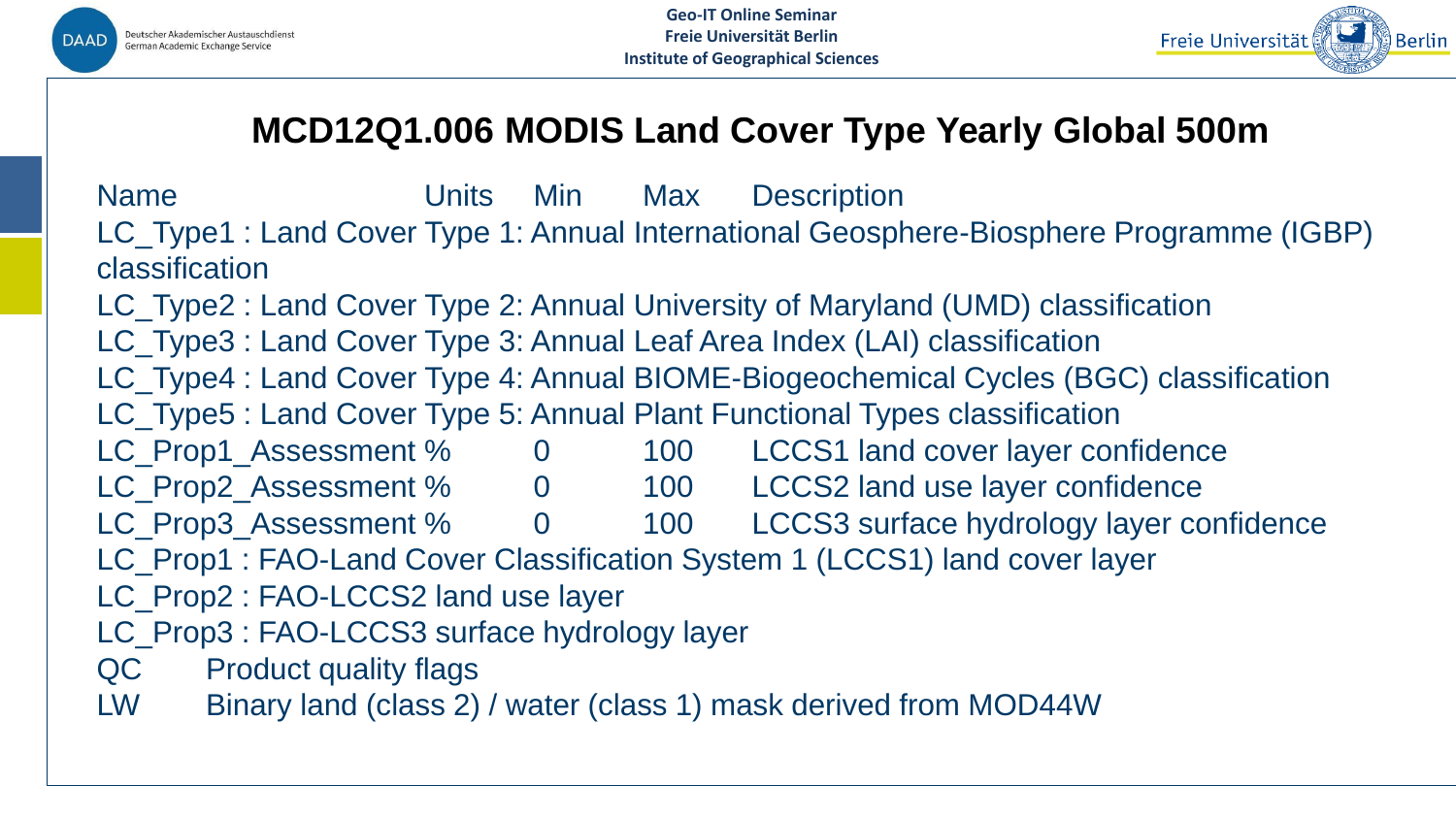



# **Copernicus Global Land Cover Layers: CGLS-LC100 Collection 3**

The Copernicus Global Land Service (CGLS) is earmarked as a component of the Land service to operate a multi-purpose service component that provides a series of bio-geophysical products on the status and evolution of land surface at global scale.

The Dynamic Land Cover map at 100 m resolution (CGLS-LC100) is a new product in the portfolio of the CGLS and delivers a global land cover map at 100 m spatial resolution. The CGLS Land Cover product provides a primary land cover scheme. Next to these discrete classes, the product also includes continuous field layers for all basic land cover classes that provide proportional estimates for vegetation/ground cover for the land cover types. This continuous classification scheme may depict areas of heterogeneous land cover better than the standard classification scheme and, as such, can be tailored for application use (e.g. forest monitoring, crop monitoring, biodiversity and conservation, monitoring environment and security in Africa, climate modelling, etc.).

These consistent Land Cover maps (v3.0.1) are provided for the period 2015-2019 over the entire Globe, derived from the PROBA-V 100 m time-series, a database of high quality land cover training sites and several ancillary datasets, reaching an accuracy of 80% at Level1 over al years. It is planned to provide yearly updates from 2020 through the use of a Sentinel time-series.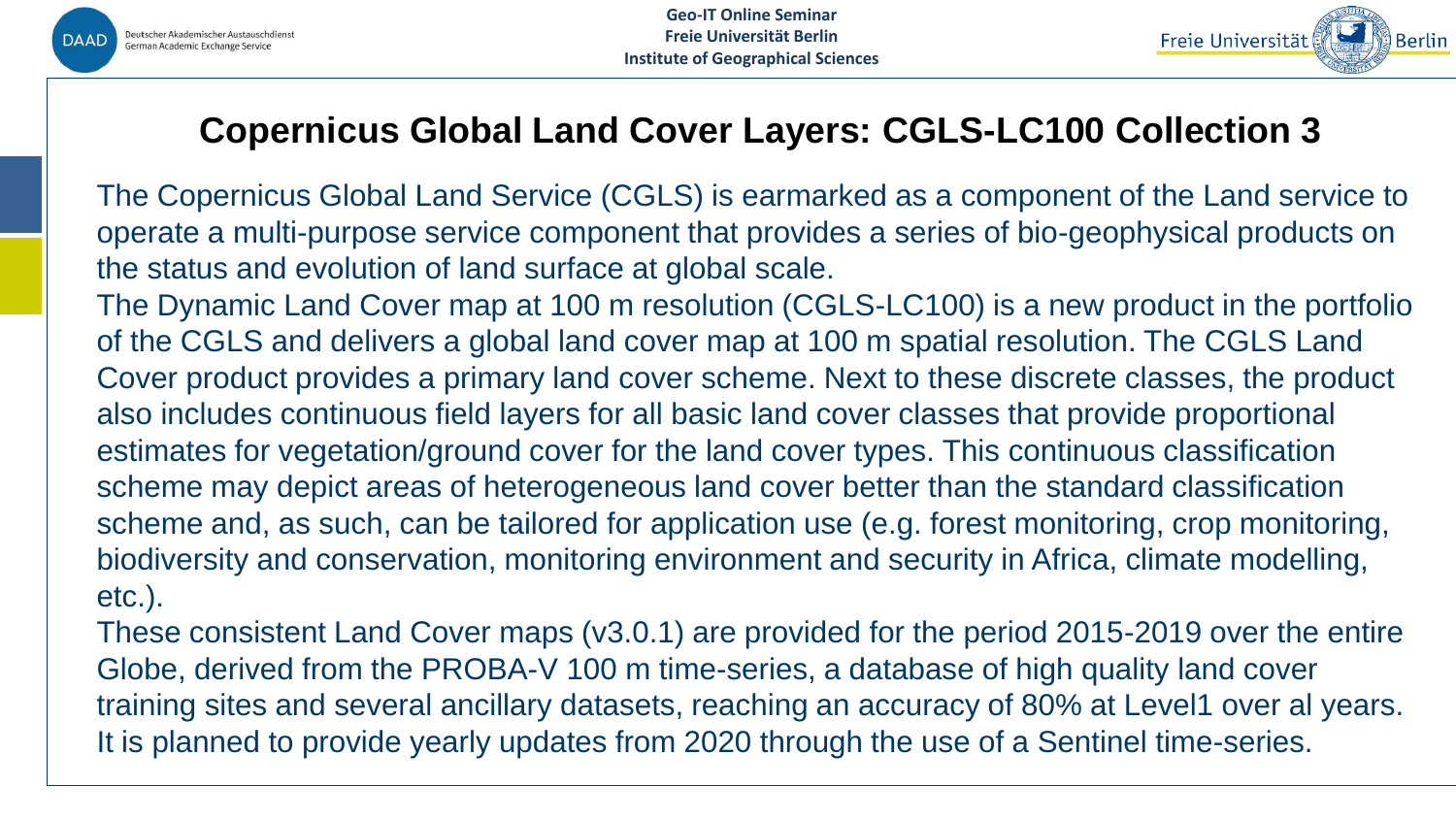

**Geo-IT Online Seminar Freie Universität Berlin Institute of Geographical Sciences**



### **ESA WorldCover 10m v100**

The European Space Agency (ESA) WorldCover 10 m 2020 product provides a global land cover map for 2020 at 10 m resolution based on Sentinel-1 and Sentinel-2 data. The WorldCover product comes with 11 land cover classes and has been generated in the framework of the ESA WorldCover project, part of the 5th Earth Observation Envelope Programme (EOEP-5) of the European Space Agency.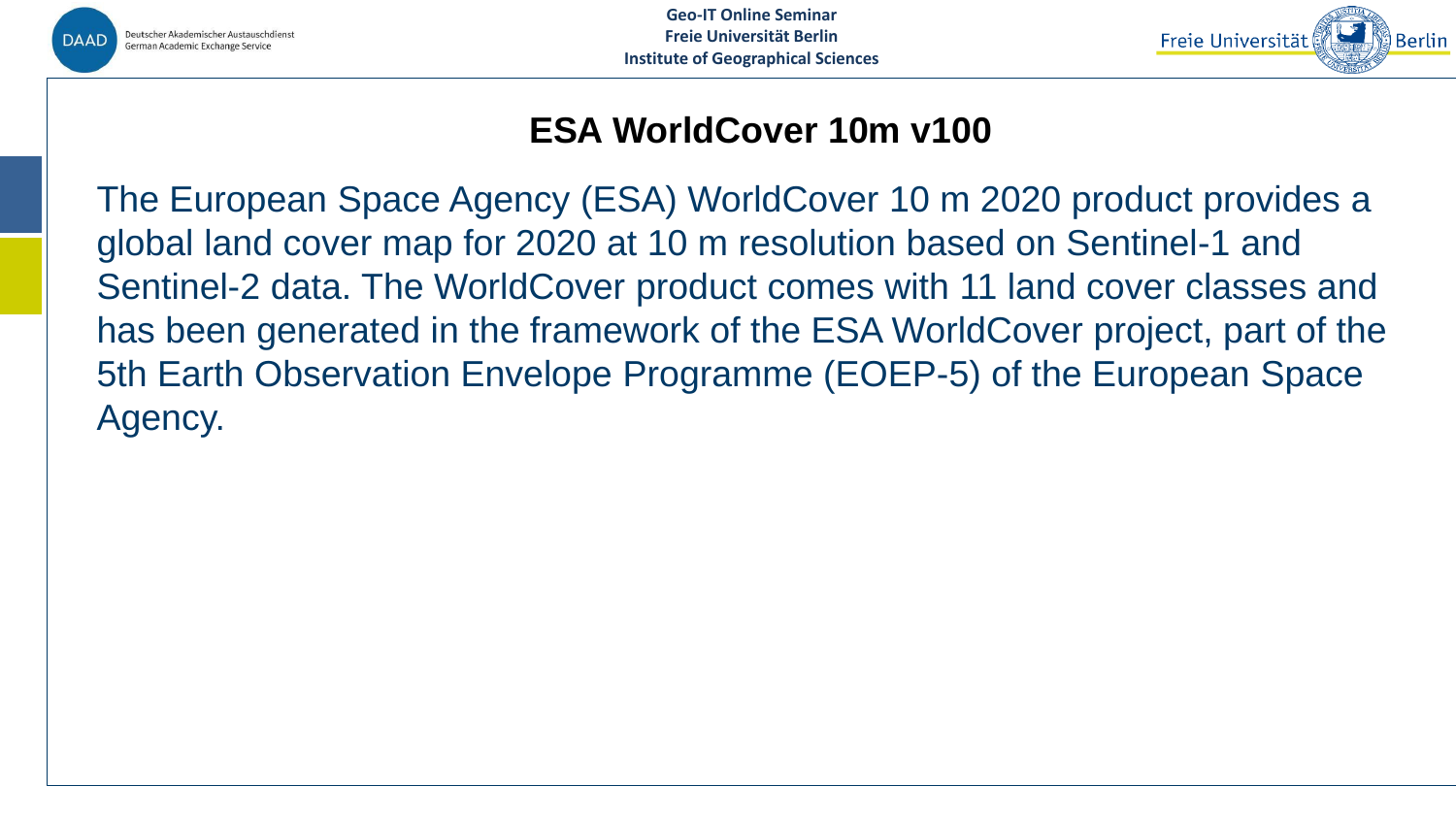



# **ESA WorldCover 10m v100**

Resolution 10 meters Landcover class Map Class Table Value Color Description 10 006400 Trees 20 ffbb22 Shrubland 30 ffff4c Grassland 40 f096ff Cropland 50 fa0000 Built-up 60 b4b4b4 Barren / sparse vegetation

- 70 f0f0f0 Snow and ice
- 80 0064c8 Open water
- 90 0096a0 Herbaceous wetland
- 95 00cf75 Mangroves
- 100 fae6a0 Moss and lichen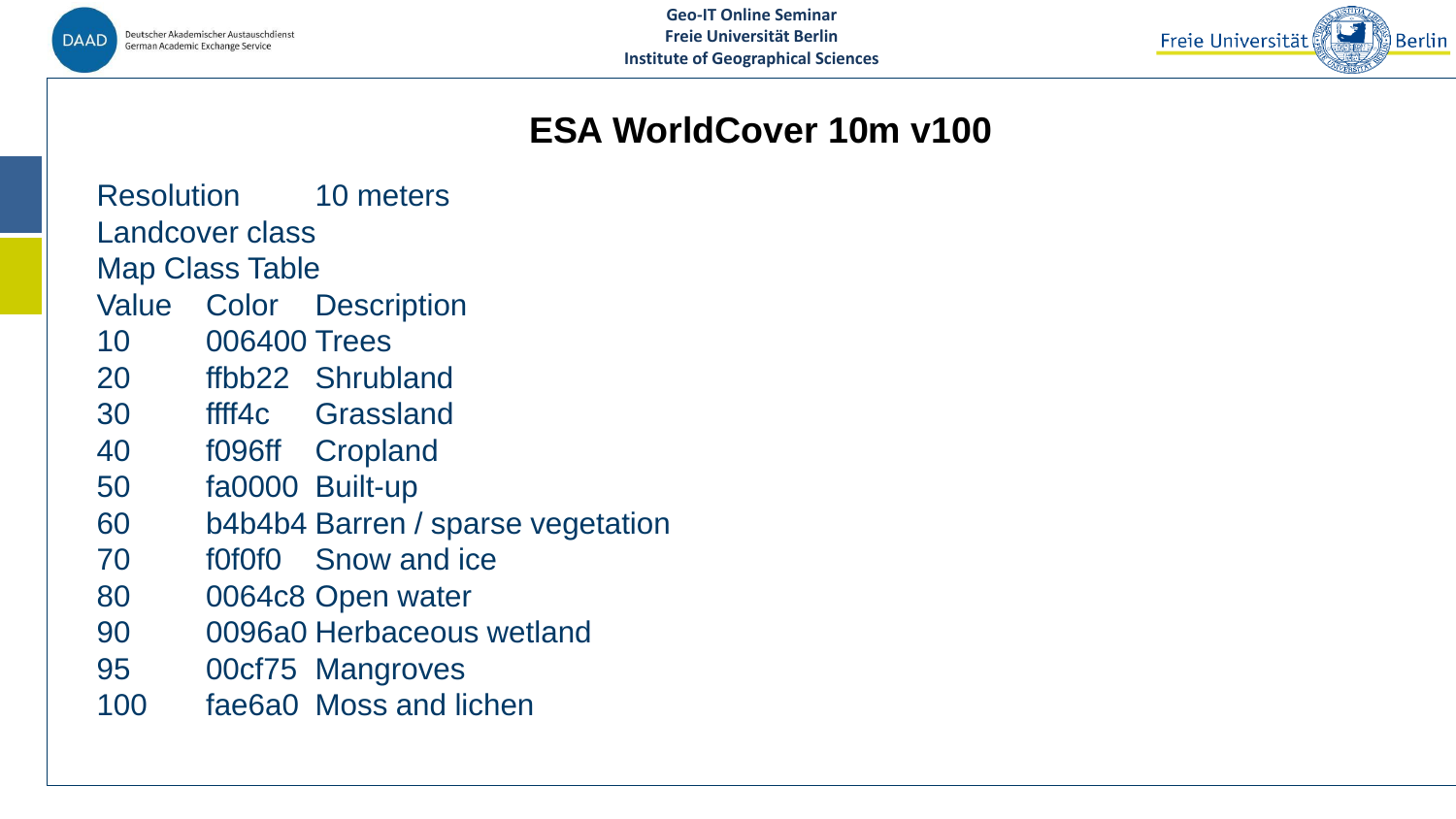



# **MOD16A2.006: Terra Net Evapotranspiration 8-Day Global 500m**

The MOD16A2 Version 6 Evapotranspiration/Latent Heat Flux product is an 8-day composite product produced at 500 meter pixel resolution. The algorithm used for the MOD16 data product collection is based on the logic of the Penman-Monteith equation, which includes inputs of daily meteorological reanalysis data along with MODIS remotely sensed data products such as vegetation property dynamics, albedo, and land cover.

The pixel values for the two Evapotranspiration layers (ET & PET) are the sum of all eight days within the composite period. The pixel values for the two Latent Heat layers (LE & PLE) are the average of all eight days within the composite period. Note that the last 8-day period of each year is a 5 or 6-day composite period, depending on the year.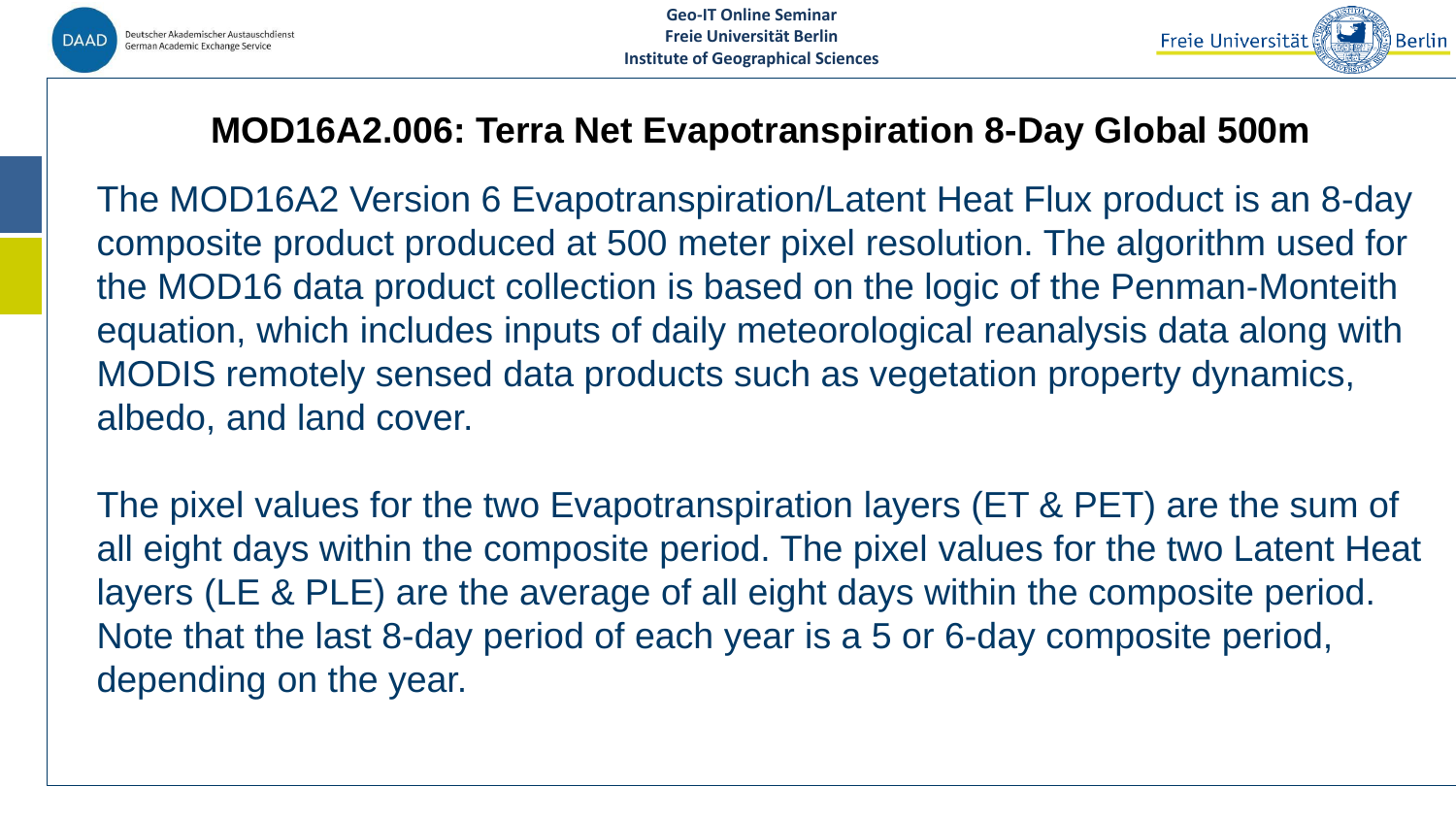

Resolution 500 meters



#### **MOD16A2.006: Terra Net Evapotranspiration 8-Day Global 500m**

| <b>INGOVIUMU</b> II<br><b>UUU IIIUUU</b> |                                    |            |                                          |              |                    |  |  |  |
|------------------------------------------|------------------------------------|------------|------------------------------------------|--------------|--------------------|--|--|--|
| <b>Bands</b>                             |                                    |            |                                          |              |                    |  |  |  |
| <b>Name</b>                              | Units                              | <b>Min</b> | <b>Max</b>                               | <b>Scale</b> | <b>Description</b> |  |  |  |
| ET I                                     | kg/m <sup>^2</sup> /8day           | $-32767$   | 32700                                    | 0.1          |                    |  |  |  |
| <b>Total evapotranspiration</b>          |                                    |            |                                          |              |                    |  |  |  |
| LE 11                                    | $J/m^2/day$                        | $-32767$   | 32700                                    | 10000        |                    |  |  |  |
| Average latent heat flux                 |                                    |            |                                          |              |                    |  |  |  |
| <b>PET</b>                               | kg/m^2/8day                        | $-32767$   | 32700                                    | 0.1          |                    |  |  |  |
| Total potential evapotranspiration       |                                    |            |                                          |              |                    |  |  |  |
| PLE J/m^2/day                            |                                    | $-32767$   | 32700                                    | 10000        |                    |  |  |  |
|                                          | Average potential latent heat flux |            |                                          |              |                    |  |  |  |
| ET QC                                    |                                    |            | Evapotranspiration quality control flags |              |                    |  |  |  |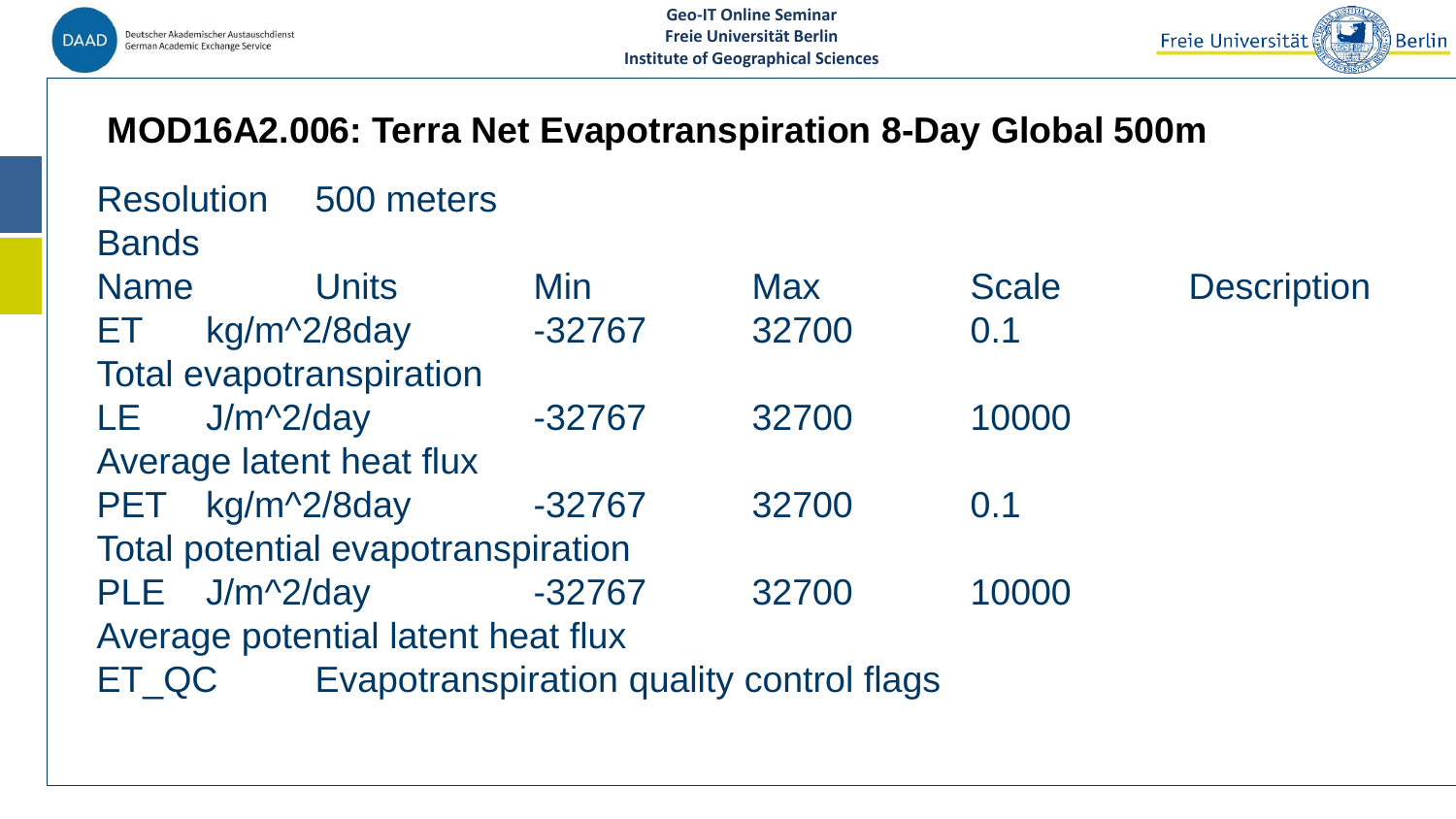



# **Hansen Global Forest Change v1.8 (2000-2020)**

Results from time-series analysis of Landsat images in characterizing global forest extent and change.

The 'first' and 'last' bands are reference multispectral imagery from the first and last available years for Landsat spectral bands 3, 4, 5, and 7. Reference composite imagery represents median observations from a set of quality-assessed growing-season observations for each of these bands.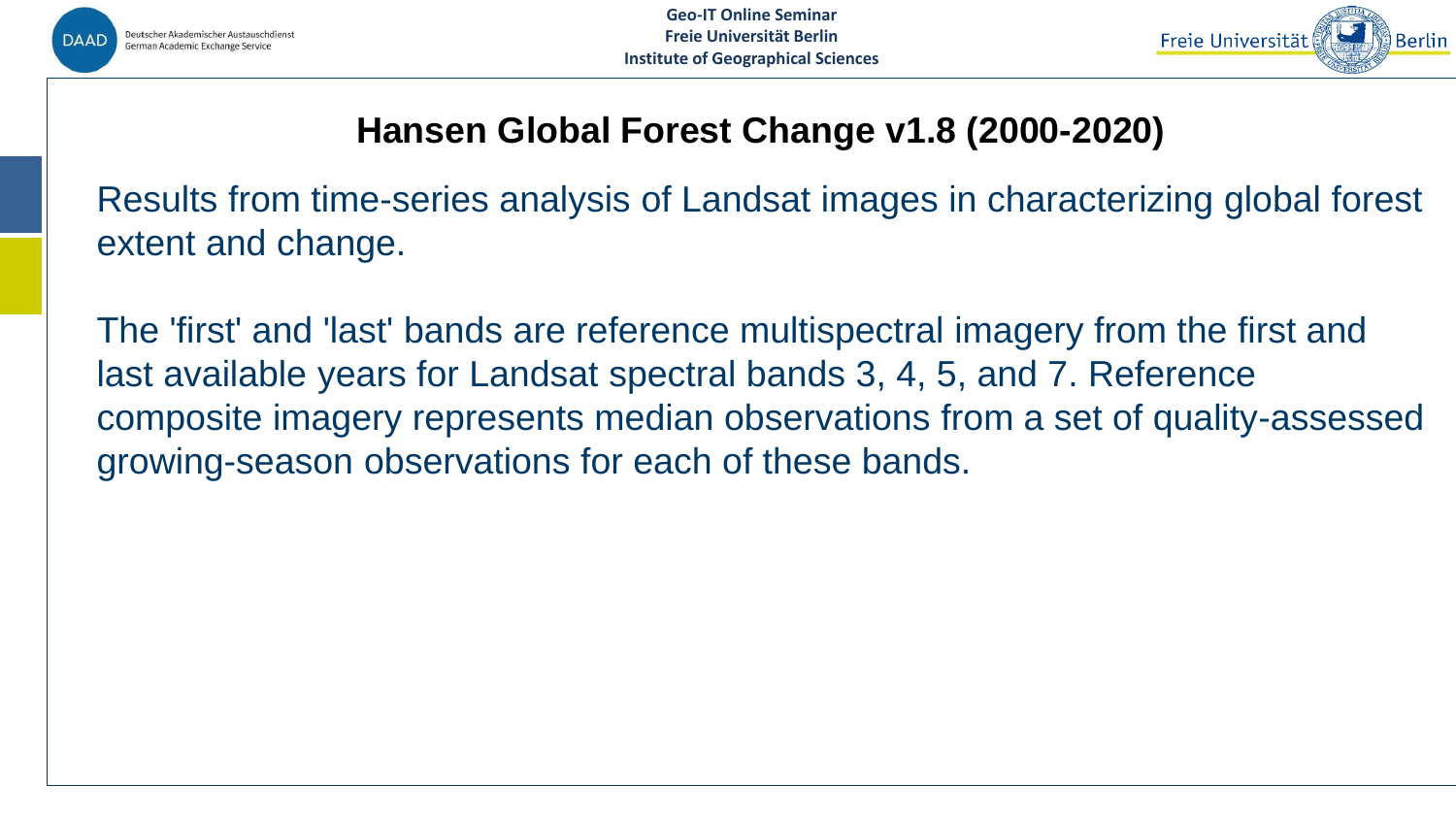



# **Hansen Global Forest Change v1.8 (2000-2020)**

Resolution 30.92 meters

**Bands** 

Name Units Min Max Wavelength Description

treecover2000 % 0 100

Tree canopy cover for year 2000, defined as canopy closure for all vegetation taller than 5m in height.

loss Forest loss during the study period, defined as a stand-replacement disturbance (a change from a forest to non-forest state).

Bitmask for loss Bit 0: Forest loss during the study period.

0: Not loss 1: Loss

gain Forest gain during the period 2000–2012, defined as the inverse of loss (a non-forest to forest change entirely within the study period). Note that this has not been updated in subsequent versions.

Bitmask for gainBit 0: Forest gain during the period 2000–2012.

0: No gain 1: Gain